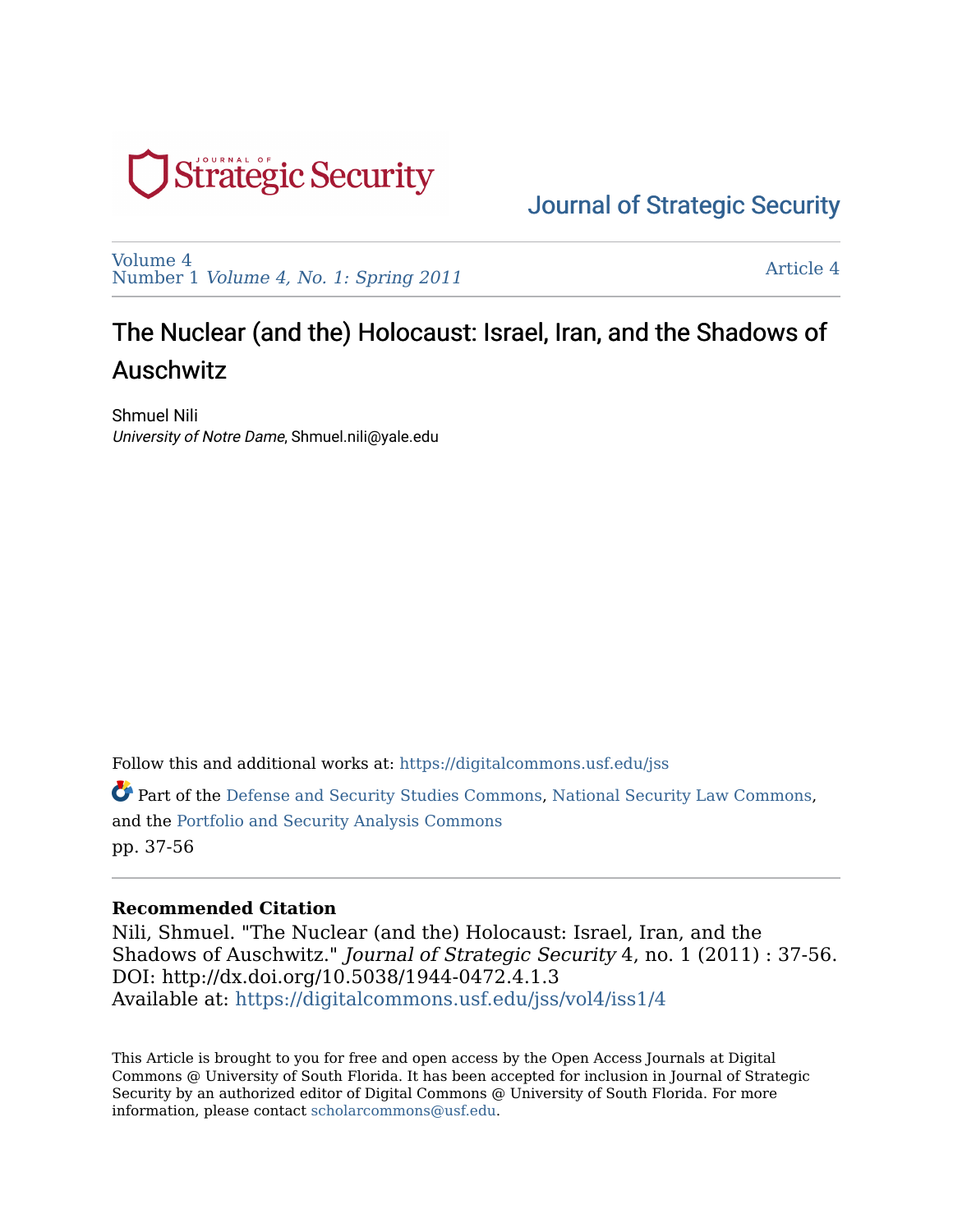#### **Abstract**

The main thesis of this article is that the Holocaust is indispensable for understanding Israel's treatment of what it perceives as the greatest current threat to its security - the Iranian nuclear program. The Holocaust's impact deviates in crucial ways from established teaching regarding balance of power in general and nuclear deterrence in particular. Mutually Assured Destruction, the distinction between capabilities and intentions, and even linkage politics - all of those basic concepts are profoundly altered in the Israeli case by the (often conscious) presence of the Holocaust. The Holocaust's influence is evident in the Israeli belief that deterring Iran might be impossible: MAD does not apply to the Iranians since, like Hitler, their regime is considered mad: its commitment to destructing the "Zionist entity" is understood as trumping any standard realpolitik calculations. This perception of Iran generates the conviction that the Iranian nuclear project must be stopped at all costs: Israel must prepare for the possibility that the Jews will once again be left alone and, if need be, launch a strike against Iran to prevent a potential second Holocaust. There will not be time for "accommodation" to the threat.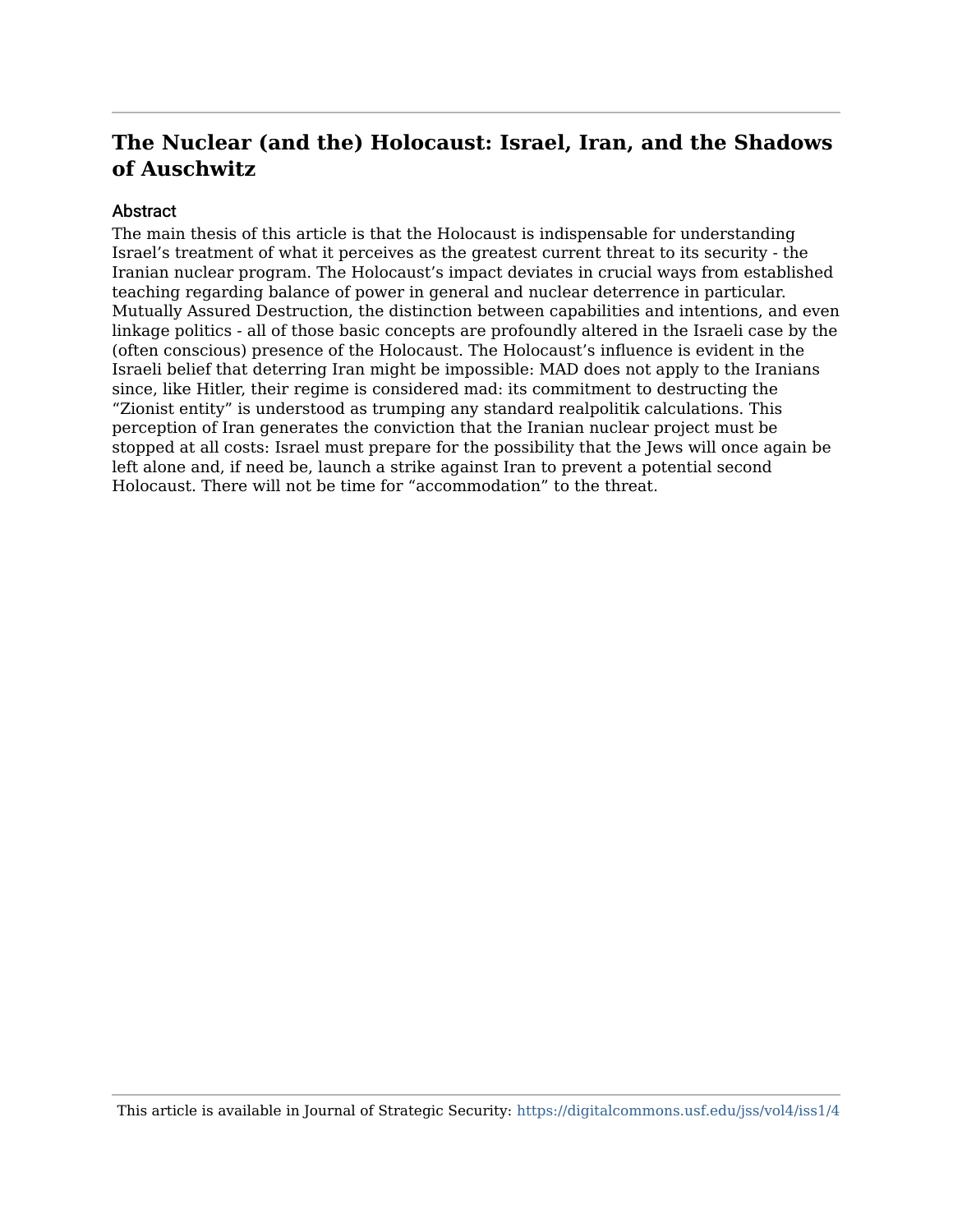Journal of Strategic Security Volume IV Issue 1 2011, pp. 37-56 DOI: 10.5038/1944-0472.4.1.3



# **The Nuclear (and the) Holocaust: Israel, Iran, and the Shadows of Auschwitz**

**Shmulik Nili** *University of Notre Dame snili@nd.edu*

### Abstract

The Holocaust stands at the core of Israel's security policy, and especially at the core of Israel's treatment of what it perceives as the greatest current threat to its security—the Iranian nuclear program. The Holocaust fuels the Israeli conviction that deterring Iran might be impossible. This conviction makes it very likely that Israel will be willing to use whatever means necessary to try and stop the Iranian nuclear project, including, if all else fails, a preemptive military strike.

## Introduction

*We, the Air Force pilots in the sky of the camp of atrocities, have risen from the ashes of the millions of victims, carrying their silent outcry, salute their bravery and promise to be a defender of the Jewish people and its land, Israel.*

> — Israeli Air Force Brigadier General Amir Eshel's radio transmission to the ground, Auschwitz, September 4,  $2003<sup>1</sup>$

This article aims to contribute both to the study of Israeli politics and to deterrence literature. Despite extensive research on Israeli society and government, covering almost every event in the country's short history,

Journal of Strategic Security (c) 2011 ISSN: 1944-0464 eISSN: 1944-0472 37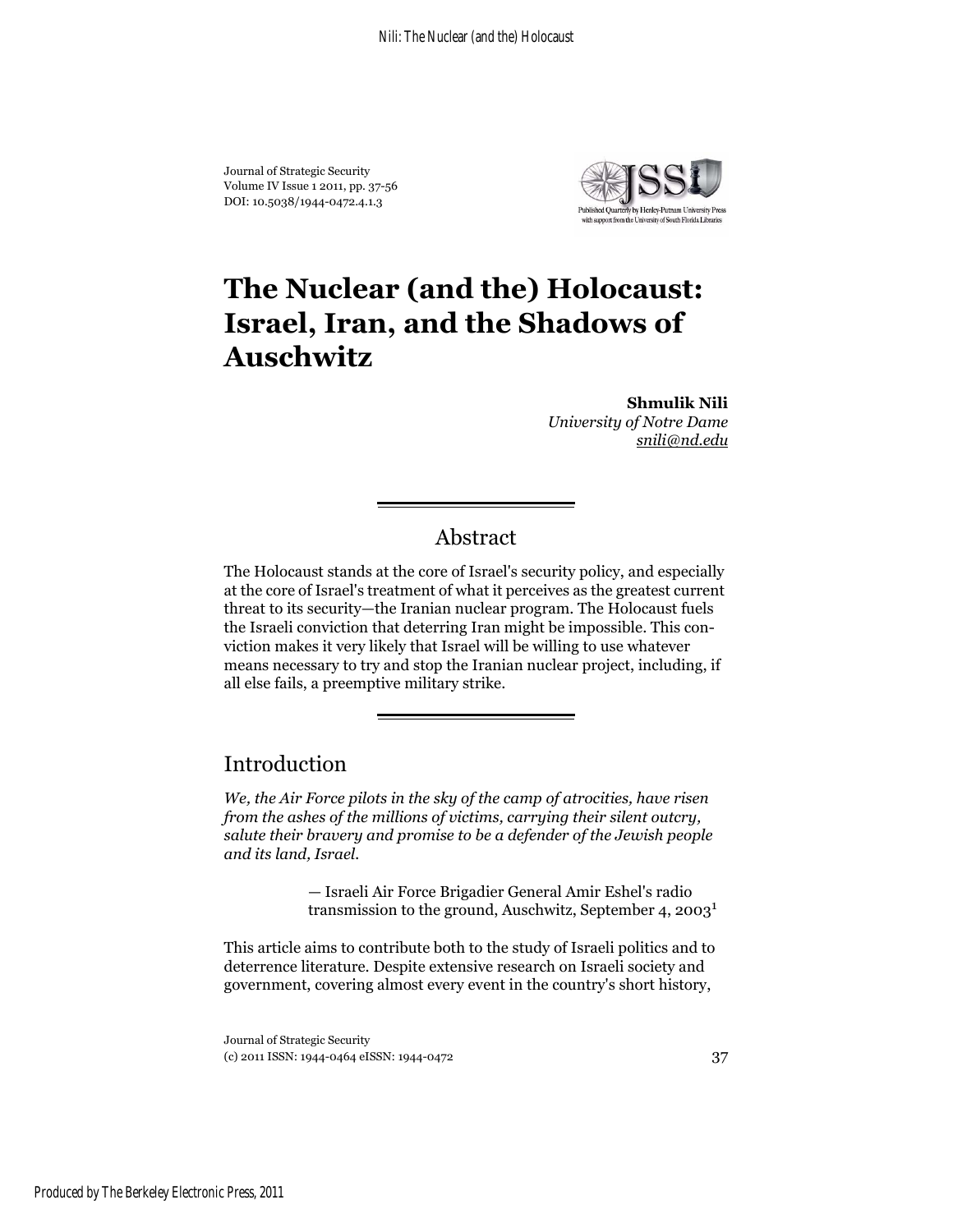comparatively little scholarly attention has been given to broader processes of Israeli policy formation, and specifically to the Holocaust's impact on these processes.2 These processes deviate in crucial ways from established teaching regarding balance of power in general and nuclear deterrence in particular. Mutually Assured Destruction (MAD), the distinction between capabilities and intentions, and even linkage politics—all of these basic concepts are dramatically altered in the Israeli case by the (often conscious) presence of the Holocaust.3 The Holocaust's influence is evident in the Israeli belief that deterring Iran might be a doomed strategy: MAD does not apply to the Iranian regime, which is not only engaging in brinkmanship but is also willing to go past the brink in order to achieve a messianic goal that offsets any possible cost. Far from being "merely" a revisionist actor that seeks geopolitical prominence, the Iranian regime is considered by Israeli decision makers a fanatic actor: its commitment to the destruction of the "Zionist entity" is understood as trumping any standard realpolitik calculations.4 Israel must therefore be prepared to launch a strike against Iran to prevent a potential second Holocaust.

The discussion of this Holocaust-imbued sense of threat is circumscribed in three ways. First, no claim is made as to the empirical accuracy of the Israeli perception of the Iranian menace: what matters is the existence of this perception itself, which, given the tremendous impact of the Holocaust, must be taken into account in any sound prediction of Israeli actions. In addition, unlike many discussions which tend to stress that "policymakers ordinarily use history badly,"5 no attempt is made here to prescribe policy, the main reason being that one must first adequately understand a phenomenon before judging its merits and weaknesses. Lastly, little comparison is offered with other nuclear deterrence cases, since there is good reason to think that the Israeli case is distinctive. While other countries have shown extraordinary anxiety in the past over nuclear proliferation, Israel is the only state that has struck—already twice—an enemy's nuclear facility, and might very well do so again for a third time.<sup>6</sup>

## Fear and Nuclear — the Holocaust as a Fixed Analogy from Ben Gurion to Begin

The Holocaust's place at the heart of Israeli security policy results from a distinct *analogical process*. Historical analogies are routinely employed by individual and collective agents when confronting new conditions, which are compared to a past situation, retrieved from memory. Standard analogical reasoning requires at least some degree of flexibility: if all new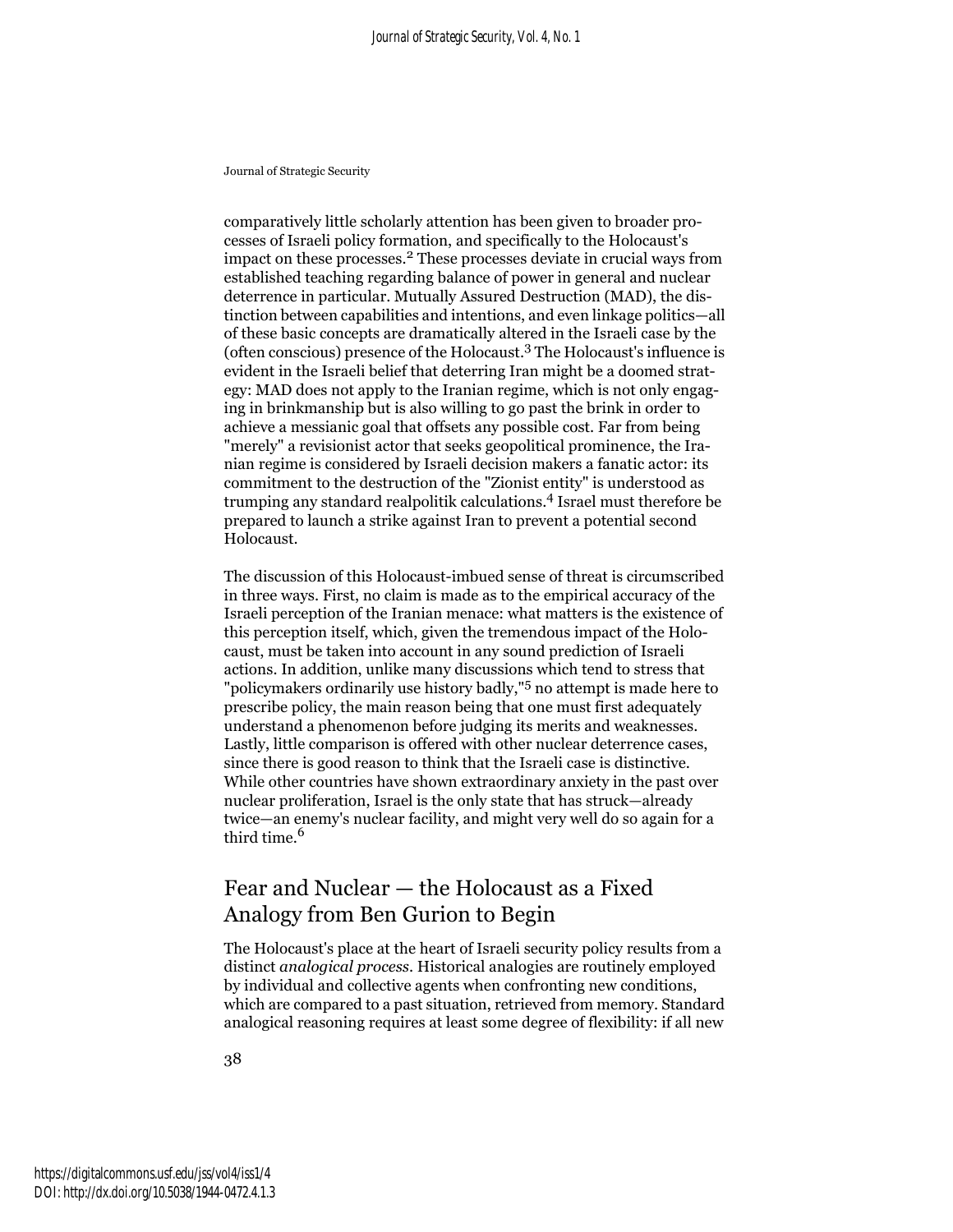issues are represented using the same past memory, then the agent is "locked" into the same psychological construct and is unlikely to acknowledge the need for adaptation. Such a cycle characterizes not standard but rather what can be termed a *fixed analogy*. Collective traumas, of which the Holocaust is the quintessential example, are an important source for fixed analogies.7

The living influence of the Holocaust as a fixed analogy in Israeli collective consciousness, and specifically in its security doctrine, has been pervasive throughout Israel's short history. "Israeli national security policy," as Chuck Freilich notes, has always "been predicated on a broad national consensus, which holds that Israel faces a realistic threat of genocide, or at a minimum, of politicide."8 A historical survey of this consensus and its nuclear implications is important as background for discussing the Israeli view of Iran's nuclear plan.

The earliest and most significant example of the Holocaust as a source of a fixed analogy is David Ben Gurion, Israel's founding father, first Prime Minister, and Minister of Defense. Three lessons Ben Gurion deduced from the Holocaust are especially pertinent for understanding the foundations of Israel's security doctrine throughout the decades. The first was *self-reliance*: the Jews must never place on others their hopes for salvation. Ben Gurion, in the words of Shlomo Aronson, perceived the Jews, the Jewish national movement, and the state it built against all odds as "a unique historical phenomenon" which was to remain deeply fragile "for a long time to come."9 The second lesson was the *absolute necessity of avoiding even a single defeat*: Israel's foes can always bounce back from a loss to fight another day, while Israel does not have such a luxury: each round of warfare must be literally seen as a matter of *collective*, not only individual, *life and death*. Third, the strategic solution to the deep imbalance between Israel and its enemies lies in nuclear deterrence as the best guarantee against a second genocide.

Ben Gurion always remained deeply concerned about Israel's security environment, even given supposedly reassuring circumstances, whether military—such as the success of the 1956 Sinai Campaign—or diplomatic. Though he considered it pivotal to obtain the support and cooperation of great powers, Ben Gurion refused to rely on promises of foreign assistance in the case of an Arab-initiated conflict. When meeting almost any foreign leader, Ben Gurion belabored the catastrophic implications of a surprise attack, with the conclusion that Israel must always prepare for the worst and rely solely on itself. "If Nasser should break Israel's air force," American ambassador Walworth Barbour quoted Ben Gurion, "the war would be over in two days."<sup>10</sup>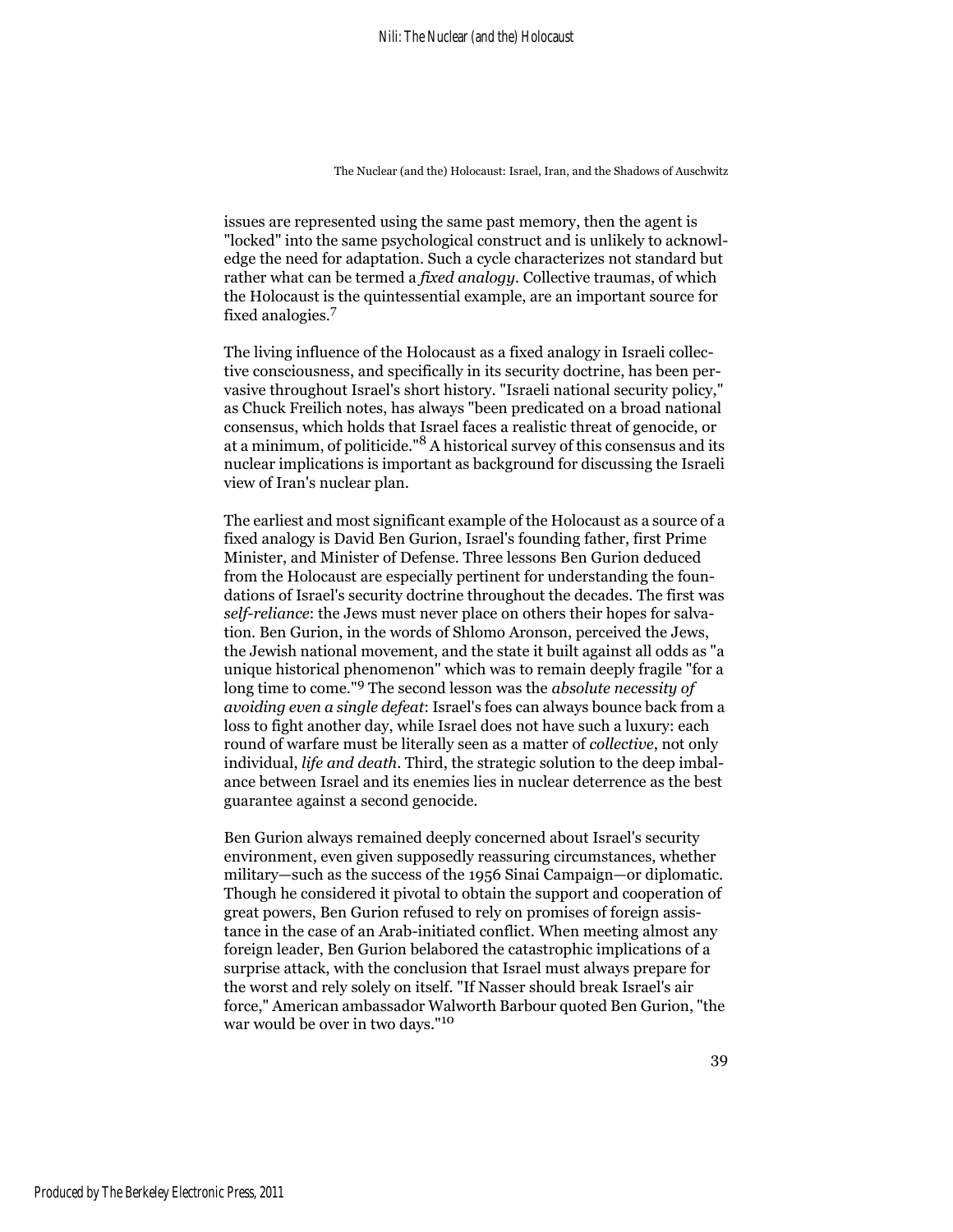This remark captured a key feature not only of Ben Gurion's psyche but also of the national one, as evinced by the fact that the necessity of nuclear deterrence was widely accepted in Israel. Ever since the 1950s, as Avner Cohen emphasizes, "the idea of the nuclear weapons program as a safety net has enjoyed almost total national consensus in Israel."11 This consensus and the fears that grounded it remained dominant even after Ben Gurion himself had retired from office (for the second and last time) in 1963. The 1967 "waiting period," for example—the three weeks prior to the Six Day War—is etched in Israeli collective memory as a time when the fear of national catastrophe was extraordinarily tangible. Graves were dug for as many as tens of thousands in preparation for the impending battles; Prime Minister Levi Eshkol was perceived as fatally indecisive, and at the height of the crisis stuttered in a crucial radio speech, producing widespread distress. "Those who were born after the war," as Cohen recently recalled, "cannot grasp how profound was the anxiety that took over Israel. Two decades after the end of the Second World War, one generation after the Holocaust, many of Israel's active citizens were themselves survivors." All this took place while the Jewish State was still within the boundaries of the 1949 armistice, which even Israel's most famous foreign minister, the dovish Abba Eban, would later term the confining "Auschwitz borders."<sup>12</sup>

These shadows of the Holocaust disappeared only temporarily with Israel's historical success in 1967 and the euphoria that ensued. Merely six years later, following the surprise Arab invasion of the Yom Kippur War, complacency was abruptly replaced with returning fears of doomsday, captured in the behavior of Defense Minister Moshe Dayan, the hero of the previous victory, who was quoted as declaring the "destruction of the Third Temple." Whether or not their knowledge of Israel's nuclear capabilities pushed the Arabs to limit their war aims, the fact that such destruction did not come about in 1973 was understood as a result of the IDF's recovery, not of any Arab restraint.<sup>13</sup> The notion that even a single defeat could be fatal was as strong as ever. Despite the eventual complete reversal of battlefield conditions in Israel's favor, Israeli public discourse in the post-war period was dominated by the feeling that an irrevocable disaster was only marginally avoided (a feeling evinced by unprecedented protest against the country's political and military leadership).<sup>14</sup>

The corresponding fear that another disaster could be looming was manifest during Menachem Begin's tenure as Prime Minister (1977–1983), as was the Holocaust's psychological presence. Despite signing Israel's peace treaty with Egypt, Begin never put Auschwitz aside. The most important example was his fateful decision to launch an air-strike against the Iraqi nuclear reactor in Osirak (June 1981). Begin explicitly understood the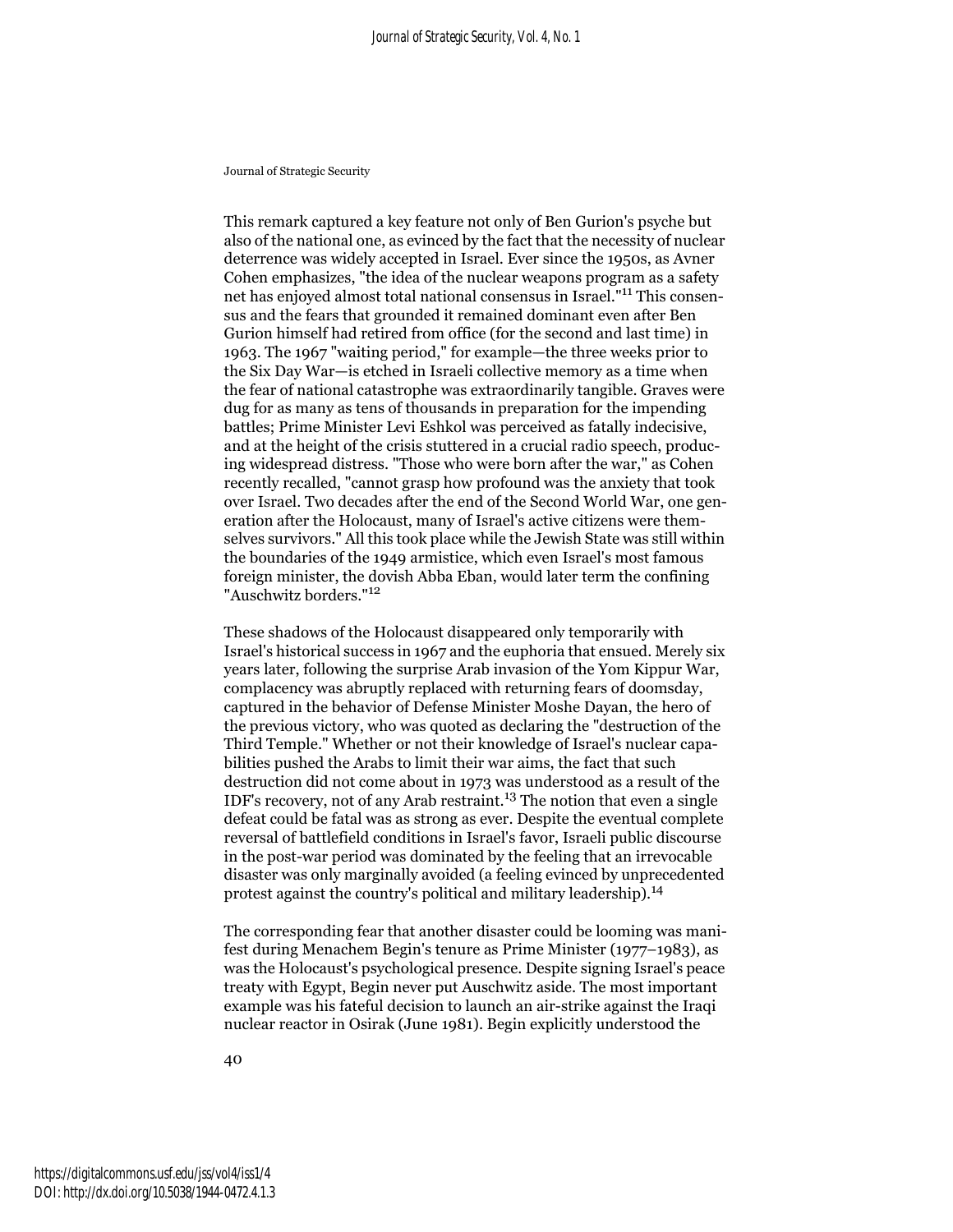threat posed by Saddam Hussein in Holocaust-laden terms, as demonstrated most clearly in his declaration that he would "not be the man in whose time there will be a second Holocaust."<sup>15</sup>

However, this similarity between Ben Gurion and Begin, though maintaining the essence of Ben Gurion's Holocaust lessons, was not complete. Begin went beyond these lessons in one significant sense, also pivotal to the current Israeli posture towards Iran. Begin certainly adopted the necessity of self-reliance, as well as the notion that a single defeat in battle would be fatal for the Jewish state. But the combined impact of these two convictions now cast in a different, more skeptical light, Ben Gurion's third Holocaust lesson: the supreme importance of nuclear deterrence. Ben Gurion did not have a nuclear weapon at his disposal; Begin quite clearly did—but he did not consider it reassuring enough. Begin, then, established the view that Israeli nuclear capabilities *cannot* be seen as a sufficient deterrent against regimes whose intentions towards the Jewish state are understood, as a matter of certainty, to be the worst imaginable, just like those of the Nazis towards the Jewish people.<sup>16</sup> The Osirak strike was a direct consequence of this genocidal threat perception, generating the Begin Doctrine: "a clear and unequivocal consequence of the Holocaust," in the words of Arie Naor, Begin's Cabinet secretary, asserting that "*the State of Israel would never allow an enemy country that aspires to destroy it to develop, manufacture or purchase weapons of mass destruction*."<sup>17</sup>

Following Sadat's peace initiative in the late 1970s, Israel's geopolitical circumstances changed; yet in many ways, the sense of collective threat underlying the Begin Doctrine remained as entrenched as before. Many Israelis have persisted in maintaining that despite the peace with Egypt, and later with Jordan (1994), Israel's security environment is not malleable—that the region's hostility is "so pervasive and extreme as to preclude any ability to materially alter the nation's circumstances through either military or diplomatic means."18 Many Israelis continue to believe that there is little need for representation of "new" security issues since they are in effect, old: they are all are handled using Auschwitz as the "source memory," making threats from different time periods and regimes mesh together into a single menace of politicide. The overriding majority of Israel's public, in Anita Shapira's words, has "seemingly accepted hatred of Jews and hatred of the State of Israel as existing phenomena."<sup>19</sup>

It is important to see why this acceptance and the existential fears resulting from it are *not* simply an echo of the overriding realist concern with survival. Israel's national security considerations cannot be described as operating according to a standard realist calculus. This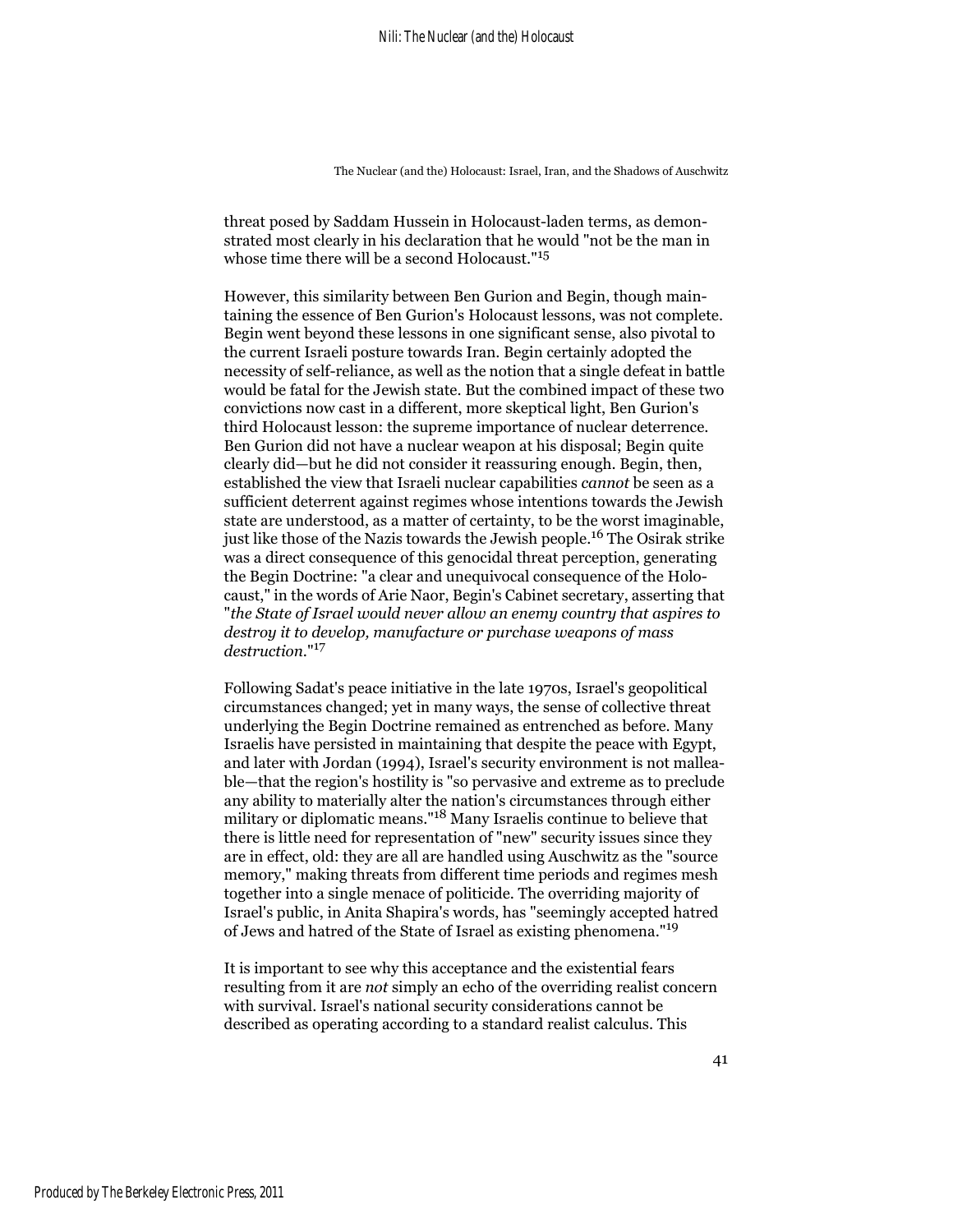calculus, after all, dismisses "emotional belief"—one, as Jonathan Mercer recently put it, "where emotion constitutes and strengthens a belief and which makes possible a generalization about an actor that involves certainty beyond evidence."20 Such a belief is generally considered by realists an irrational factor that should play no part in national security deliberation.21 It is hard to think of a stronger emotional belief than the fixed Holocaust analogy.

To evince just how deep is the gap between the realist reading of global politics and the Holocaust-driven Israeli sense of threat, consider, for example, the Israeli-Palestinian conflict. The Israeli view of national existence as inherently fragile has been evident even in the representation of Palestinian threats that cannot possibly be considered as existential in the basic, physical sense of collective survival.<sup>22</sup> Even when not conceiving of Palestinian terrorism as an existential threat in that sense, public opinion has certainly perceived it as endangering Israel's survival as a cohesive and functioning state—"a challenge to the very fabric of its society."23 Seeing that existential fears are pervasive even in the face of clearly inferior military capabilities, it is little surprising to witness these fears in the context of much more severe security challenges. Rhetoric about the "destruction of the Zionist entity" or "pushing Israel into the sea" has been defining Israel's worst-case scenario for decades regarding all its enemies—from the Egyptians to the Palestinians. It is this fear, as Cohen notes, which was "the original motive for Ben Gurion to pursue nuclear weapons, and it has remained the strongest incentive for Israel to maintain its nuclear weapons program."24 But when it comes to the Iranians, the Israeli nuclear program is *not* understood as sufficiently deterring.

Here lies the most profound difference between Israeli security conceptions and the traditional realist understanding of nuclear deterrence: Israeli decision making does not accept the realist distinction between capabilities and intentions. Not only capabilities are known; from an Israeli point of view, intentions are always known as well. Millennia of Jewish history, tragically culminating with the Holocaust, are taken as a guarantee of this knowledge. Of course, a realist might respond in Hobbesian spirit that there is little difference between "assuming the worst intentions"—that the other side *might* endanger your survival at any given instance—and claiming to have *certainty* regarding the other's intentions. But there surely is a difference in the case before us. Israeli decision making is based on the unwavering conviction that the desire to destroy the Jewish state is the paramount and overriding interest of its enemies. These enemies therefore cannot be deterred, even by nuclear means, pre-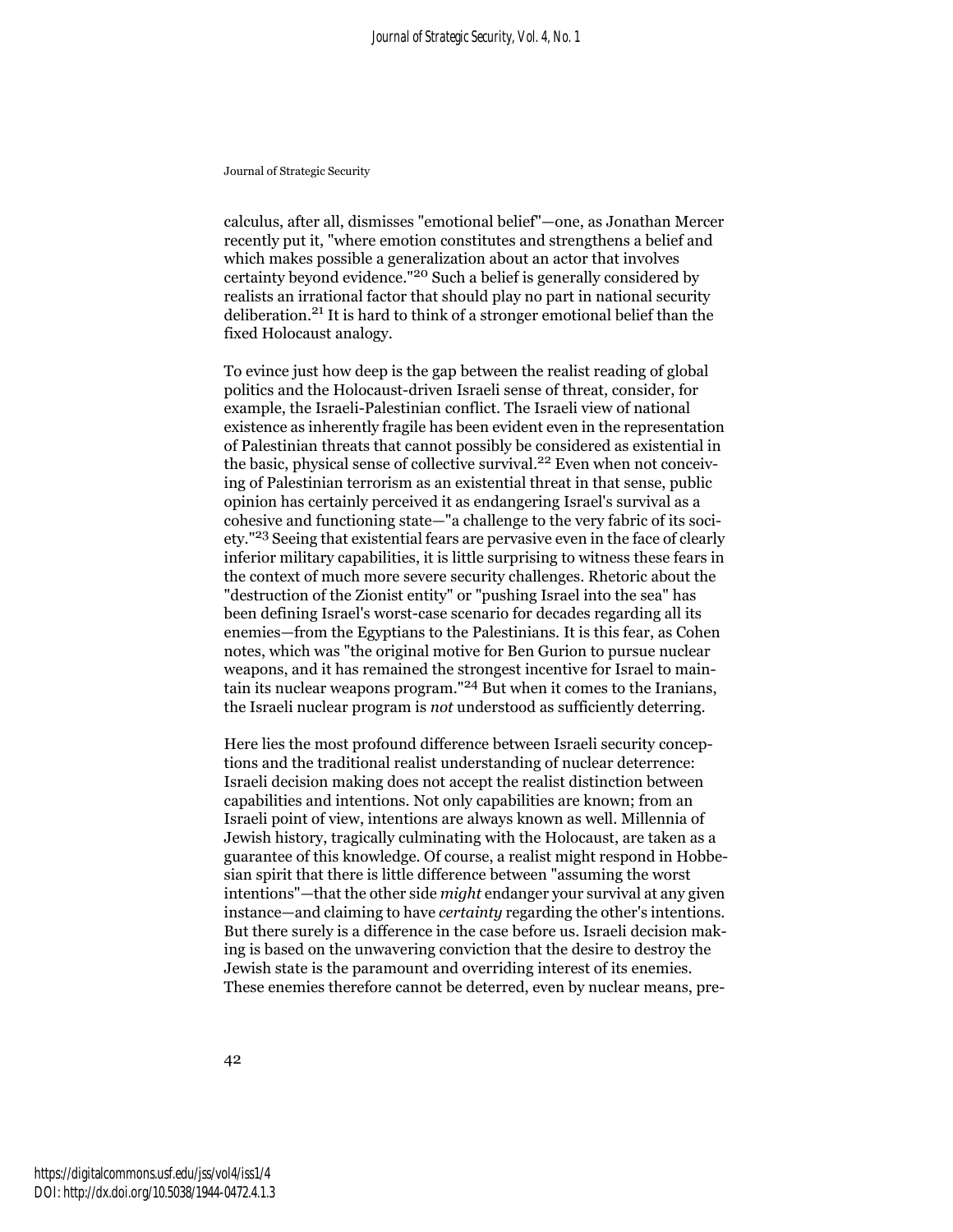cisely because of their fanaticism. This is certainly a disturbing fact when it comes to suicide bombers; and, from the Israeli point of view, it is an especially petrifying fact when connected with the messianic intentions of the Ayatollahs' regime in Teheran, to which I now turn.

### The Fixed Holocaust Analogy and the Iranian Bomb

This section has two main purposes: first, to demonstrate the degree to which the fixed Holocaust analogy dominates Israel's perception of Iran's nuclear project; and second, concurrently, to show why Israel might not be satisfied with American assurances of massive retaliation in case of an Iranian strike, or even with its own second strike capability—and why there is therefore a distinct possibility that it will attempt a preemptive strike, despite unprecedented technical difficulties and potential geopolitical implications.

Much of the official Israeli approach to the Iranian nuclear project derives from Iranian President Mahmoud Ahmadinejad's explosive rhetoric regarding Israel, Zionism, and the Holocaust. In an October 2005 Teheran conference on a "world without Zionism" (which Ahmadinejad himself had convened), for instance, he declared Israel a "disgraceful stain" which must be "be wiped off the map,"25 just as in 2008 he reiterated that the "Zionist Regime" is a "germ of corruption" and "a cancerous tumor" that "should be wiped off the map."26 Only the most recent statement in such spirit came in June 2010, when, commenting on the Israeli Gaza flotilla raid, Ahmadinejad declared that "The devilish sound of the uncultured Zionists was coming out from their deceit... They were holding up the flag of the devil itself."<sup>27</sup>

Ahmadinejad has also been drawing connections between the "Zionist regime" and the supposed fabrication of the Holocaust. In a June 2009 speech in which he labeled the "Zionist entity" as "the most criminal regime in human history," Ahmadinejad also insisted that the Holocaust is a "great deception."<sup>28</sup> Three months later, Ahmadinejad proclaimed that Israel was created on the basis of "a lie and a mythical claim," and that the Western powers "launched the myth of the Holocaust. They lied, they put on a show and then they support the Jews."29 These words only echoed Ahmedinjad's broader adoption of anti-Semitic prejudice. Speaking to the UN General Assembly in September 2008, Ahmadinejad exclaimed that Zionists are "acquisitive," "deceitful," and dominate global finance despite their "minuscule" number; and in January 2009 he added: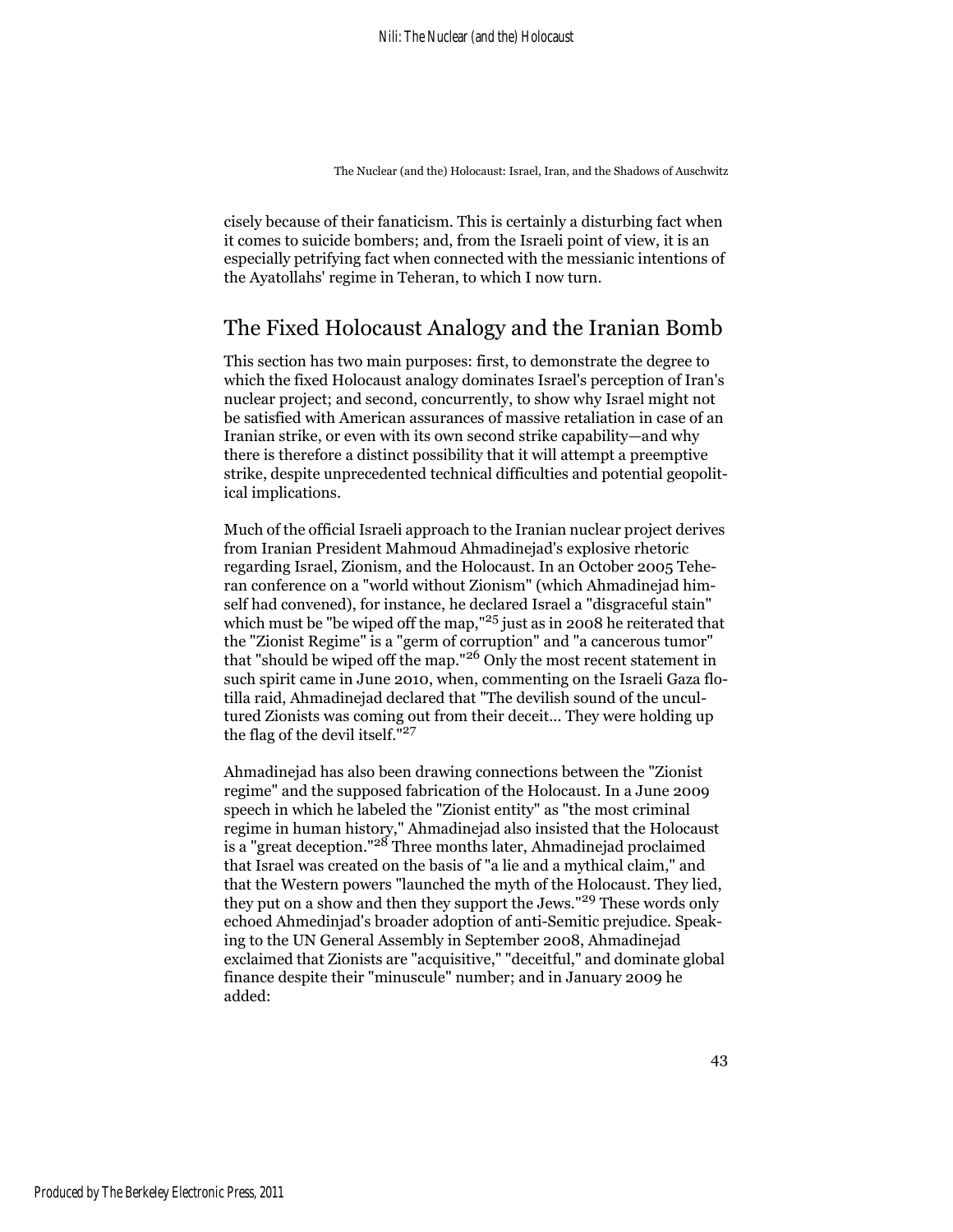"Today the Zionists dominate many of the world's centers of power, wealth, and media. Unfortunately, they have ensnared many politicians and parties, and they are plundering the wealth and assets of nations in this way, depriving peoples of their freedoms and destroying their cultures and human values by spreading their nexus of corruption."<sup>30</sup>

In light of this (merely partial) list of speeches, it is hardly surprising that Ahmadinejad's words have been officially condemned by the West throughout his presidency as "totally abhorrent," "blatantly anti-Semitic," and having "no place in civilized political debate."<sup>31</sup>

It is even less surprising that Israel takes Ahmadinejad's threats most literally, first and foremost because of its firm conviction that, just like Nazi Germany, Iran is a *fanatic actor*. Among the numerous Israeli leaders across the political spectrum who have been emphasizing the grave danger posed by Teheran's messianic intentions, Shimon Peres is a highly symbolic example. Currently Israel's President, Peres was one of the initiators of Israel's nuclear program, but has come in recent decades to be considered an icon of the Israeli peace camp. A Nobel Peace Prize laureate following the Oslo Accords (1994), who earlier did all he could to dissuade Begin from striking Iraq,32 even Peres declared Iran in 2005 "the most dangerous country around, because the mullahs believe their religion is superior, not unlike Hitler believing the Aryan race superior."<sup>33</sup>

No other Israeli leader, however, treats Iran in Holocaust terms more than Israel's current Prime Minister, Binyamin Netanyahu. Netanyahu's 2009 speech to the UN General Assembly is a particularly important example. Its repeated connections between the Second World War and the Ayatollahs' regime indicate the lasting dominance of the Holocaust analogy in Israeli consciousness. Netnayahu stated:

"The United Nations [w]as founded after the carnage of World War II and the horrors of the Holocaust. It was charged with preventing the reoccurrence of such horrendous events…Yesterday, the man who calls the Holocaust a lie spoke from this podium…A mere six decades after the Holocaust, you give legitimacy to a man who denies the murder of six million Jews while promising to wipe out the State of Israel, the state of the Jews…"<sup>34</sup>

The danger posed by the Ayatollahs, similar to that posed by the Nazis, becomes even graver, both for the Jews and for the world as a whole, with the possibility of an Iranian nuclear weapon: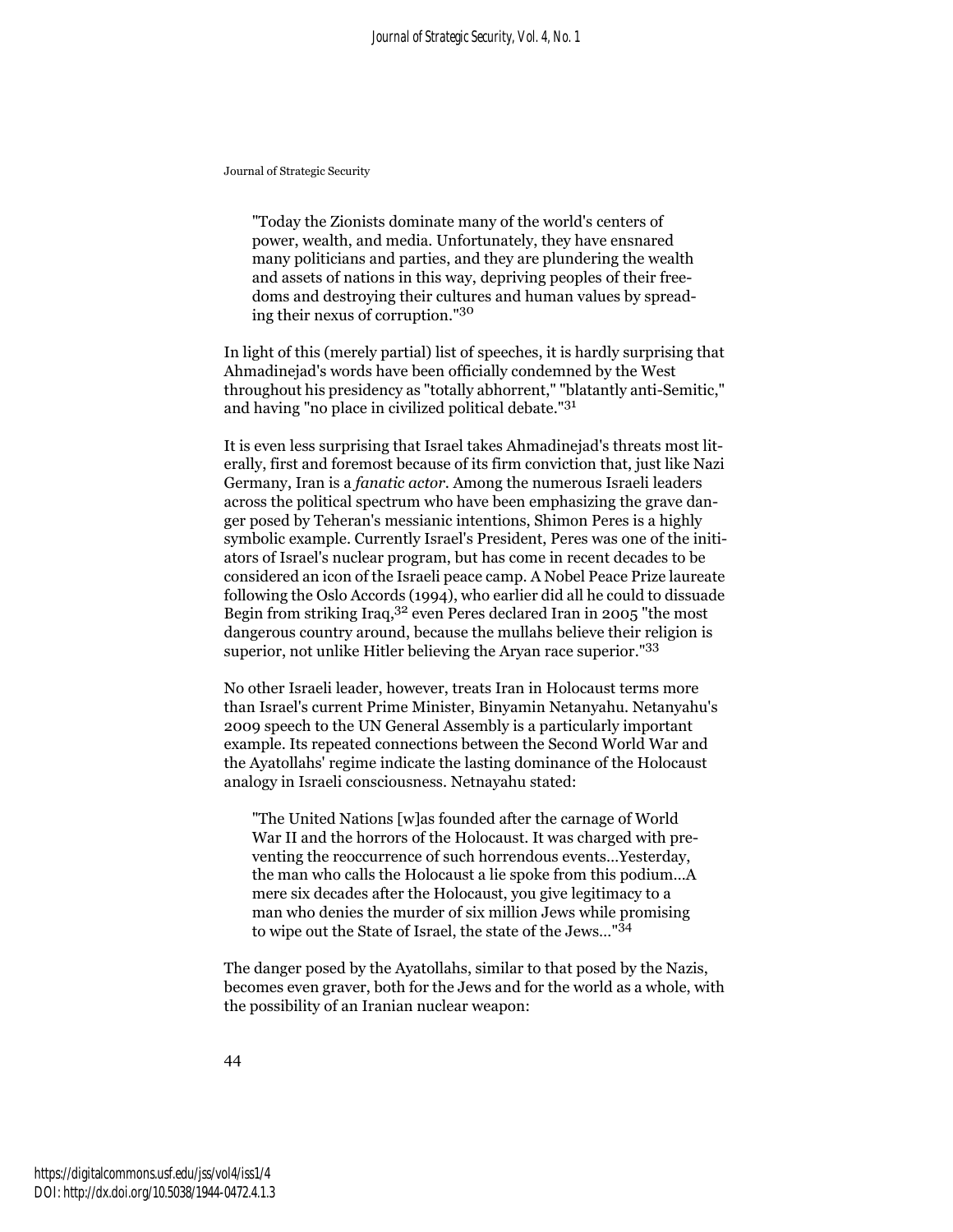"This Iranian regime is fueled by an extreme fundamentalism…[I]f the most primitive fanaticism can acquire the most deadly weapons, the march of history could be reversed for a time. And like the belated victory over the Nazis, the forces of progress and freedom will prevail only after a horrific toll of blood and fortune has been exacted from mankind. This is why the greatest threat facing the world today is the marriage between religious fundamentalism and the weapons of mass destruction. The most urgent challenge facing this body today is to prevent the tyrants of Tehran from acquiring nuclear weapons…[T]he forces of terror led by Iran seek to destroy peace, eliminate Israel and overthrow the world order."<sup>35</sup>

It is a gross mistake to think that the Israeli Holocaust-fuelled sense of threat which these words embody is "merely" about existential danger. Had that been the case, then the potential Israeli-Iranian nuclear crisis should have been amenable to classic realist interpretation and solution: a nuclear weapon on both sides will deter both sides; the balance of power, mutually assured destruction, will ensure stability. But this analysis fails, and monumentally so, in the case before us, in which there is a distinct possibility that MAD will not work since Israel, constantly analogizing threats through the Holocaust-prism, is convinced that the regime it faces *is mad*, to a degree that exceeds any irrationality that the West was willing to attribute to the Soviets, for instance. The Israeli decision-making process regarding Iran maintains, practically as "certainty beyond evidence," that the Ayatollahs might be impossible to deter because they are willing not only to "bury" the enemy, in Khrushchev's words, but also bury *themselves* if that is the necessary price.<sup>36</sup>

This perception is the most important manifestation of the Holocaust analogy in general and of Ben Gurion's Holocaust-laden nightmares in particular: the belief that the Iranian regime is indifferent to "sane" costbenefit calculations in its desire to destroy the Jewish state, as was Hitler, who diverted enormous resources in the midst of a total war to destroy the Jewish people. Already as Head of the Opposition, Netanyahu voiced fears that Iran possessing nuclear weapons "might use military action," and also "might be the first nuclear power that cannot be deterred. It is very easy to predict a messianic regime that is deterred by nothing, and that is a grave danger."37 The fundamentalist quip, according to which the believer wants to die more than the non-believer wishes to live, stands at the heart of the Israeli evaluation of the Ayatollahs' motives. As one Israeli scholar recently put it, one of Teheran's foundational insights is that "The West is reluctant to make self-sacrifices, whereas Iran (and the Muslims)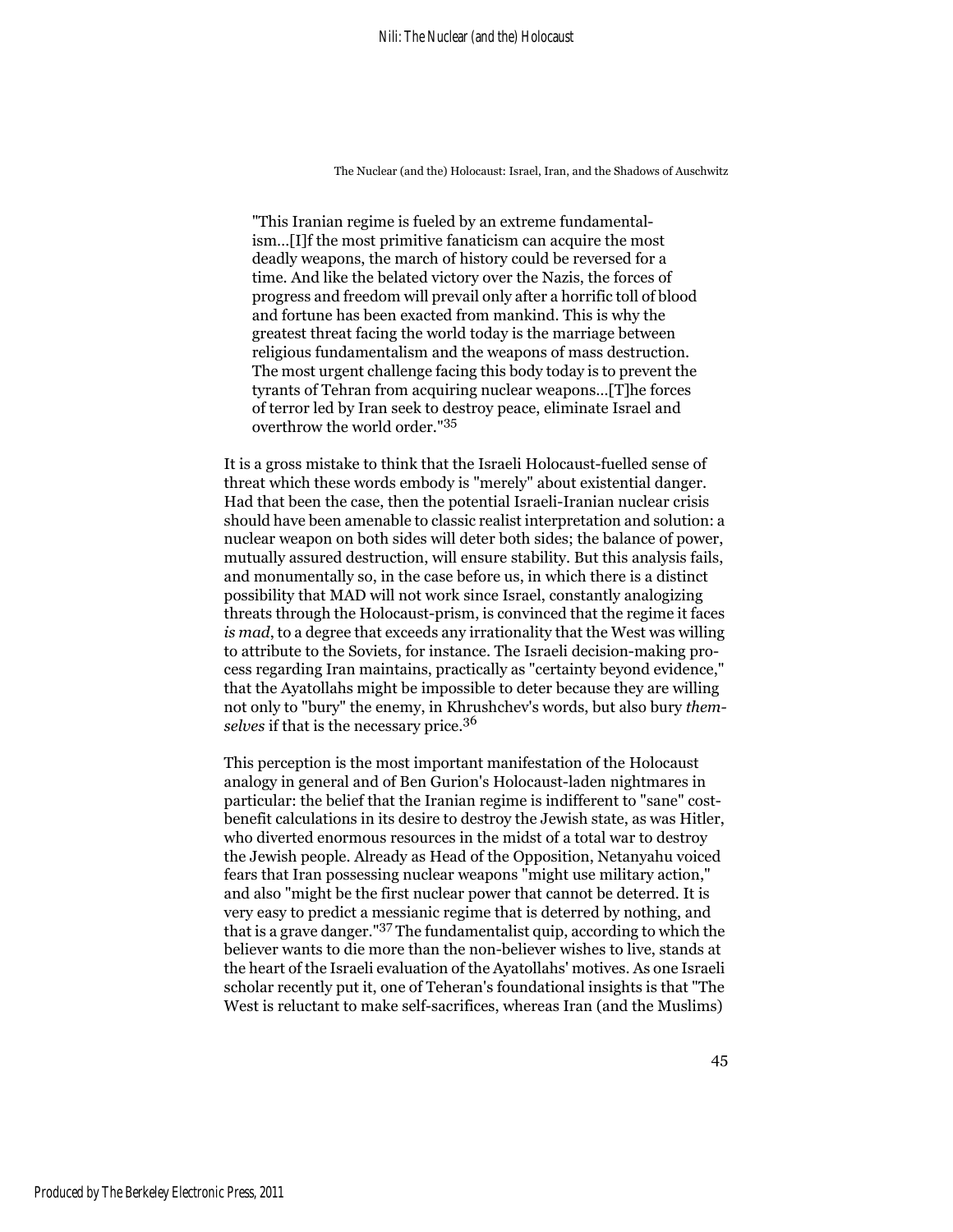will be victorious because of their belief in martyrdom and jihad for the sake of Allah. The civilization which elevates the sublime objective over the value of the individual human life will prevail."<sup>38</sup>

Given this image, the realist framework, its variations included, cannot accommodate the Israeli frame of mind. On the one hand, Realists have admitted the fragility of the balance of power in the face not only of fanaticism in general, but of Hitler's fanaticism in particular: Kenneth Waltz, the father of structural realism, "laments" Churchill's inability to gain power earlier "for he understood" the danger Hitler embodied; leading game theorists Emersion Niou and Peter Oredshook "sympathize" with the view that "Hitler's personality" was more "critical to the outbreak of World War II" than "some breakdown in traditional balance-of-power forces;"39 John Mueller exclaims that Hitler was single-handedly responsible for World War II, since "after World War I" he was "the only person left in Europe who was willing to risk another total war."40 Yet on the other hand, Waltz also believes that a nuclear weapon would have deterred even Hitler, or at the very least, his generals;<sup>41</sup> game theory holds that conservative calculations will prevail, and that "the prospect" that Iran would "take actions…that could invite its own destruction" is therefore "highly unlikely;"42 and Mueller has recently labeled Israeli comparisons between the Ayatollahs and the Nazis "extravagant," calling for a "calmer assessment" of Iran.<sup>43</sup>

Whether or not these realist positions are empirically accurate, the chances that they will register with Israeli leadership are slim. No Israeli leader will ever concede that Hitler was willing to risk another World War but not the bomb. And, whether or not the comparison is indeed extravagant, it remains highly unlikely that any Israeli leader will commit to the idea that (what is believed to be) the contemporary incarnation of the Nazis will not use the bomb, either. Israeli warnings as to a possible strike against Iran must be understood in the context of such perceived Iranian fanaticism. The classic realist tendency is to take declarations, such as those by former Defense Minister and IDF Chief of Staff Shaul Mofaz, that "if Iran continues with its program for developing nuclear weapons, we will attack it,"44 as simply another part of the standard dynamic of deterrence attempts, similar to the combative Iranian reactions such statements provoke. But this standard realist interpretation is inadequate for handling a policy based on a Holocaust analogy that is anything but standard.

Consider, for example, the disparity between Israeli and American intelligence regarding the question of when Iran will acquire nuclear weapons. Despite relying on the same material and frequently consulting one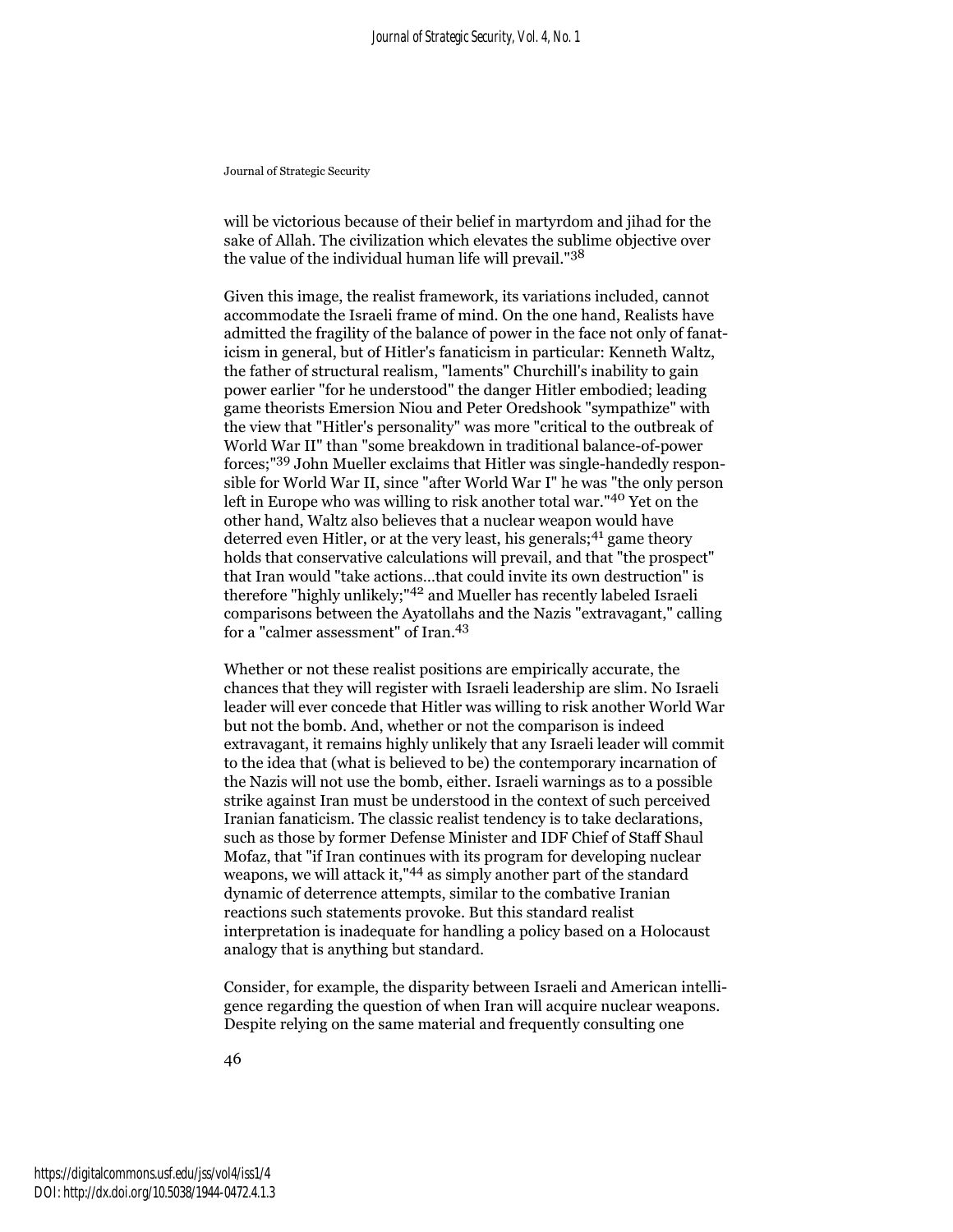another, in 2006 the Israelis predicted that Iran would need two years, while the Americans predicted five to ten years. John Negroponte, U.S. Director of National Intelligence, opined that: "sometimes what the Israelis will do—and I think that perhaps because it's a more existential issue for them—they will give you the worst-case assessment."45 The problem with such explanations is not what they say but what they omit: India and Pakistan also have very obvious reasons to make the worst-case assessments regarding each other's nuclear capabilities, but neither one of them believes the other is fanatic, as is the case with the Israeli perception of Teheran. Israel's worst-case assessment is therefore demonstrably worse than practically any other case, not least because of the fixed Holocaust analogy that is obviously not shared by other states, and that has already pushed Israel to strike against nuclear targets.

This claim for the distinctiveness of the Israeli posture does not deny that Israel also utilizes standard deterrence techniques—whether through declarations of its willingness to attack Iranian reactors or through media attention to its development of a submarine-based second strike capability. Rather, the emphasis is on the degree to which brinkmanship alone does not suffice for the perpetually psychologically-scarred Jewish state. Israel officially declares that President Ahmadinejad, presumably like the Iranian regime in general, "actively endorses chaos, so as to hasten the reemergence of the Hidden Imam and spread true Islamic rule worldwide. He believes that the Hidden Imam will return only following an apocalyptic war against Israel and the West."46 And the practical implications of this Israeli belief can hardly be overstated. No second strike capability, no "breaking away from parity" with Iran, <sup>47</sup> and not even firm backing by the world's strongest military power, can quell the pronounced Israeli fears of annihilation, and the sense that the enemy will pay any price to achieve its messianic goal.

But perhaps someone would claim that such a scenario remains extraordinarily unlikely exactly because of its dependence, emphasized throughout, on the lasting memory of the Holocaust. Instead of a conclusion, the discussion now turns to anticipate two sources for this objection: first, the linkage politics argument, according to which it is mainly domestic political needs that cause the framing of Iran in Nazi terms; and second, the notion that with the changing of generations the Holocaust's grip must have greatly diminished. Both of these claims, though intuitive, are misguided.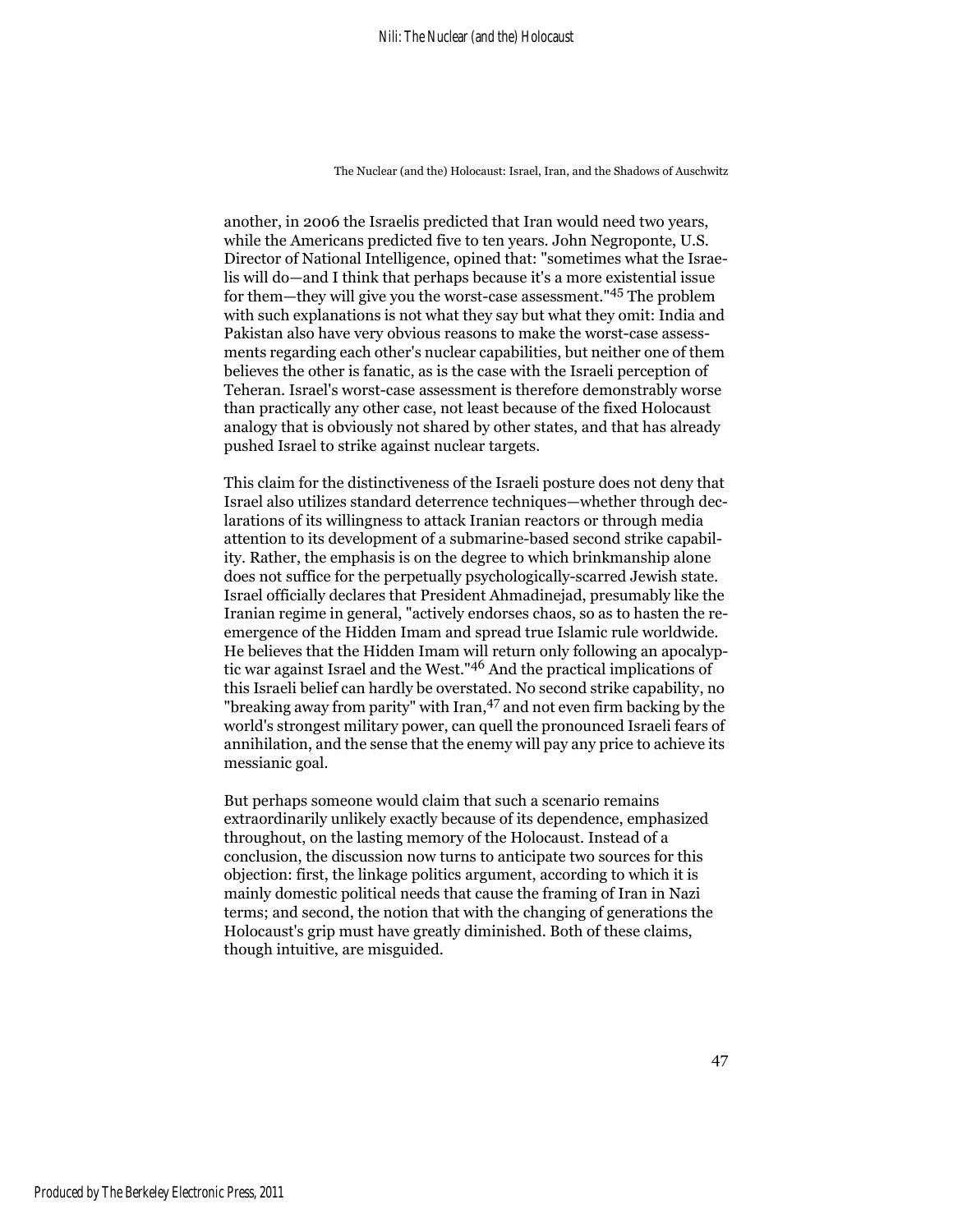## The Holocaust Version of Linkage Politics

Rejecting the linkage politics argument does not mean rejecting the idea that Israeli leaders often paint external threats in demonic and existential terms due to domestic political needs.<sup>48</sup> Much of Prime Minister Netanyahu's rhetoric regarding the "grave challenges posed to us" refers to the Israeli-Palestinian conflict, for example, though the Palestinians, as already noted above, do not in any way present Israel as a whole with an existential threat. It certainly does seem that in many cases such artificial expansion of security threats is meant to justify a "rallying behind the flag"—whether in the form of public support, or more concretely, in national unity governments which are meant to maintain incumbent leaders in power, despite a turbulent and inherently unstable political system. Yet such manipulations *depend upon rather than sustain* a threat-based collective identity, whose roots remain inextricable from the Holocaust. No other society in the world, for example, has had its former Parliament Speaker declare (as late as 2008) that:

"The list of Shoah [Holocaust] manifestations in daily life is long. Listen to every word spoken and you find countless Shoah references. The Shoah pervades the media and the public life, literature, music, art, education. These overt manifestations hide the Shoah's deepest influence. Israel's security policy, the fears and paranoia, feelings of guilt and belonging, are products of the Shoah…Sixty years after his suicide in Berlin, Hitler's hand still touches us…Israel naturalizes the Shoah victims who were dead even before we were born, embracing them into the bosom of the third State of Israel…[T]herefore our dead do not rest in peace. They are busy, present, always a part of our sad lives."<sup>49</sup>

An outsider might wonder how, during more than sixty years, Israeli society has not been able to develop a collective identity that does not revolve around the dead, and does not, as a result, engender permanent fears of collective doom. Any plausible answer must account for the profound identity crisis engulfing Zionist ideology. The Zionist project has lost its standing as a homogenous collective ethos.<sup>50</sup> As a direct result, many secular Jews find it problematic to define their identity in a way that will explain why they should be Israelis rather than, say, Americans. Israel is a deeply fragmented society that often seems like it can only sustain a shared identity against a "significant"—and preferably deadly—"other." It is thus little surprising that "For many secular Jews," as Charles Liebman and Yaacov Yadgar recently noted, being Jewish has "little content other than the fact that they [are] not Arab." $5<sup>1</sup>$  When outside threats are repre-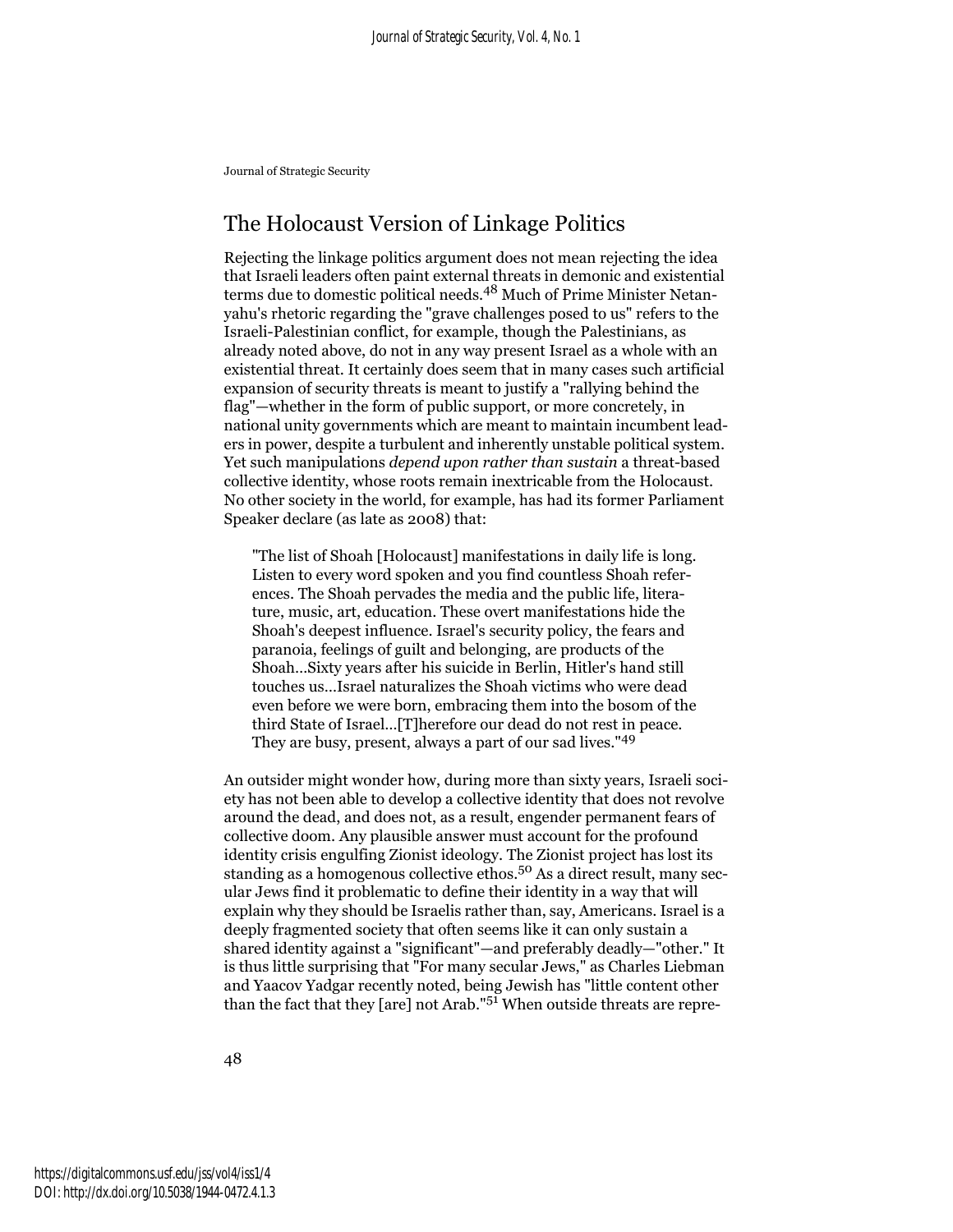sented in genocidal language, this is not a maneuver imposed upon an "unsuspecting" Israeli public, but rather an image that derives from this public itself.

The fixed Holocaust analogy, then, remains pervasive in Israeli consciousness. That is the context in which one must read Israel's determination to stop Iran from reaching the bomb—despite a low probability of an effective strike, despite a very high probability of significant price, and even despite the obvious changes in "objective" geopolitical realities since the Holocaust.52 That is why the connection between the Air Force jets flying in Poland and the same jets that might fly to Iran is as profound as it is unique. Anyone who wishes to draw the future of the world's most dangerous nuclear dispute must understand how omnipresent is the line drawn from Auschwitz to Natanz.

## About the Author

Shmuel Nili is a Ph.D. student in Political Science at the University of Notre Dame. His research combines a core interest in liberal approaches to global justice with secondary interests in democratic theory and the practice of liberal societies. Nili's peer-reviewed publications range from the coherence between Rawls' domestic and global theories of justice, through the humanitarian intervention debate, to the connections between nationalism, globalization, and sports. His scholarly work has appeared or is forthcoming, among others, in *Journal of Global Ethics*, *Ethics & Global Politics*, and *Global Society*. Nili has also published several professional articles for the *Israeli Democracy Institute* on the relation between media and politics, as well as numerous newspaper articles on multinational democracies and sports. Nili performed his military service as Captain in the Israeli Defense Force's (IDF) Media and Communication Division.

For helpful discussions and comments the author is grateful to Alexander Bligh, Sebastian Rosato, Ziv Rubinovitz, and Soul Park. Special thanks go to Paul Avey.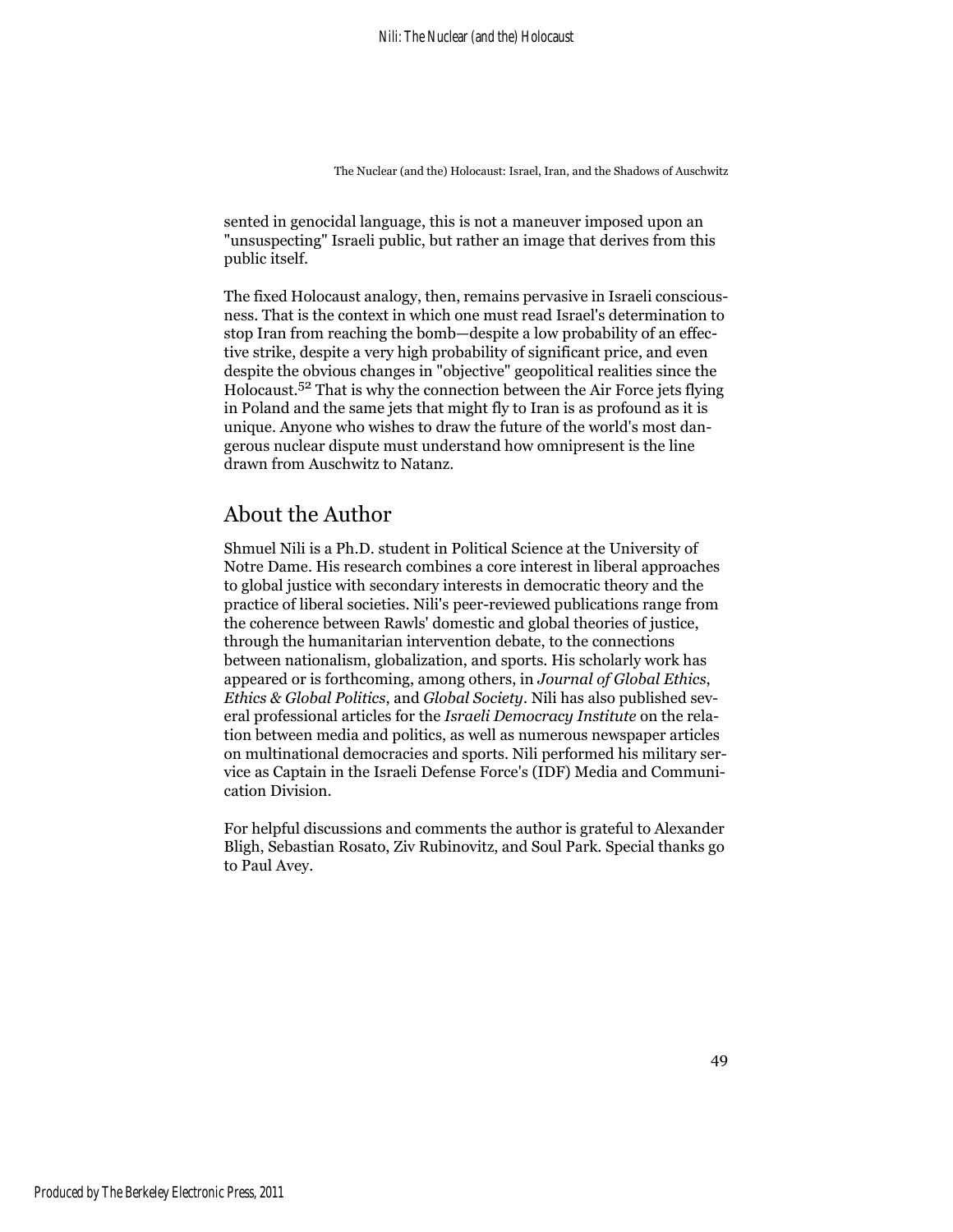### References

- 1 Yaakov Katz, "Planning Ahead," Jerusalem Post, September 28, 2008, available at: *http://www.jpost.com/Features/InTheSpotlight/Article.aspx?id=115926*.
- 2 On the general lack of attention to processes, see Charles D. Freilich, "National Security Decision-Making in Israel: Processes, Pathologies, and Strengths," *Middle East Journal* 60 (2006), 635–663 at 635. For an overview of shifts in Israeli security doctrine, see Uri Bar-Joseph (ed.), *Israel's National Security towards the 21st Century* (Frank Cass: London, 2001).
- 3 Of course one could point to the impact of linkage politics on the Iranian side. But as the discussion below is meant to show, the Israeli position is unlikely to take assurance from such domestic explanations for the Iranian nuclear posture. On the Iranian nuclear project in a domestic context, see Gawdat Bahgat, "Nuclear Proliferation: The Islamic Republic of Iran," *Iranian Studies* 39 (2006): 307–327.
- 4 The term "fanatic" denotes more clearly than the classic "revisionist actor" the desire not only to dramatically alter the system and change the current status quo, but also to obliterate (at least parts of) the system, even at the price of one's own survival. The term "irrationality" is avoided here since fanatics can simply have a different rationale. On Hitler's fanatic desires, see Schweller, Randall, *Deadly Imbalances: Tripolarity and Hitler's Strategy of World Conquest* (New York: Columbia University Press, 1998).
- 5 May, Ernest R., *"Lessons" of the Past: The Use and Misuse of History in American Foreign Policy* (New York: Oxford University Press, 1973), xi.
- 6 The ramifications of such an event will be enormous, whether or not the Israeli case is *sui generis*. At minimum, no historical analogy is as direct and as traumatic as that of the Holocaust. Compare for example the "third party" sense of guilt in the American Holocaust analogy, and sense of lurking threat from the famous "Munich analogy." An attempt to quell the former can be found in Michael C. Desch, "The Myth of Abandonment: The Use and Abuse of the Holocaust Analogy," *Security Studies* 15 (2006): 106–145; on the latter, see Yuen Foong Khong, *Analogies at War: Korea, Munich, Dien Bien Phu, and the Vietnam Decisions of 1965* (Princeton: Princeton University Press, 1992), 63.
- 7 Such traumas, in the words of Nytagodien and Neal, "refuse to remain buried in the back reaches of human memories...Just as traumas at the individual level reappear in intrusive flashbacks and psychological disorders…collective traumas from the past continue to have a living influence upon the contemporary present." Ridwan Nytagodien and Arthur Neal, "Collective trauma, apologies, and the politics of memory," *Journal of Human Rights* 3 (2004): 465–475 at 468. See also Yael Zerubavel, "The Death of Memory and the Memory of Death: Masada and the Holocaust as Historical Metaphors," *Representations* 45 (1994): 72–100. Of course, it is hard to deny that why and how certain collective traumas linger on in different societies is largely influenced by powerful social groups, including political actors. See for example Nancy Wood, *Vectors of Memory: Legacies of Trauma in Postwar Europe* (Oxford: Berg, 1999). However, the point made here regarding Israel's Holocaust trauma remains valid. A psychological analysis of the Israeli posture regarding the peace process, for example, can be found in Ofer Grosbard, *Israel on the Couch* (New York: State University of New York Press, 2003).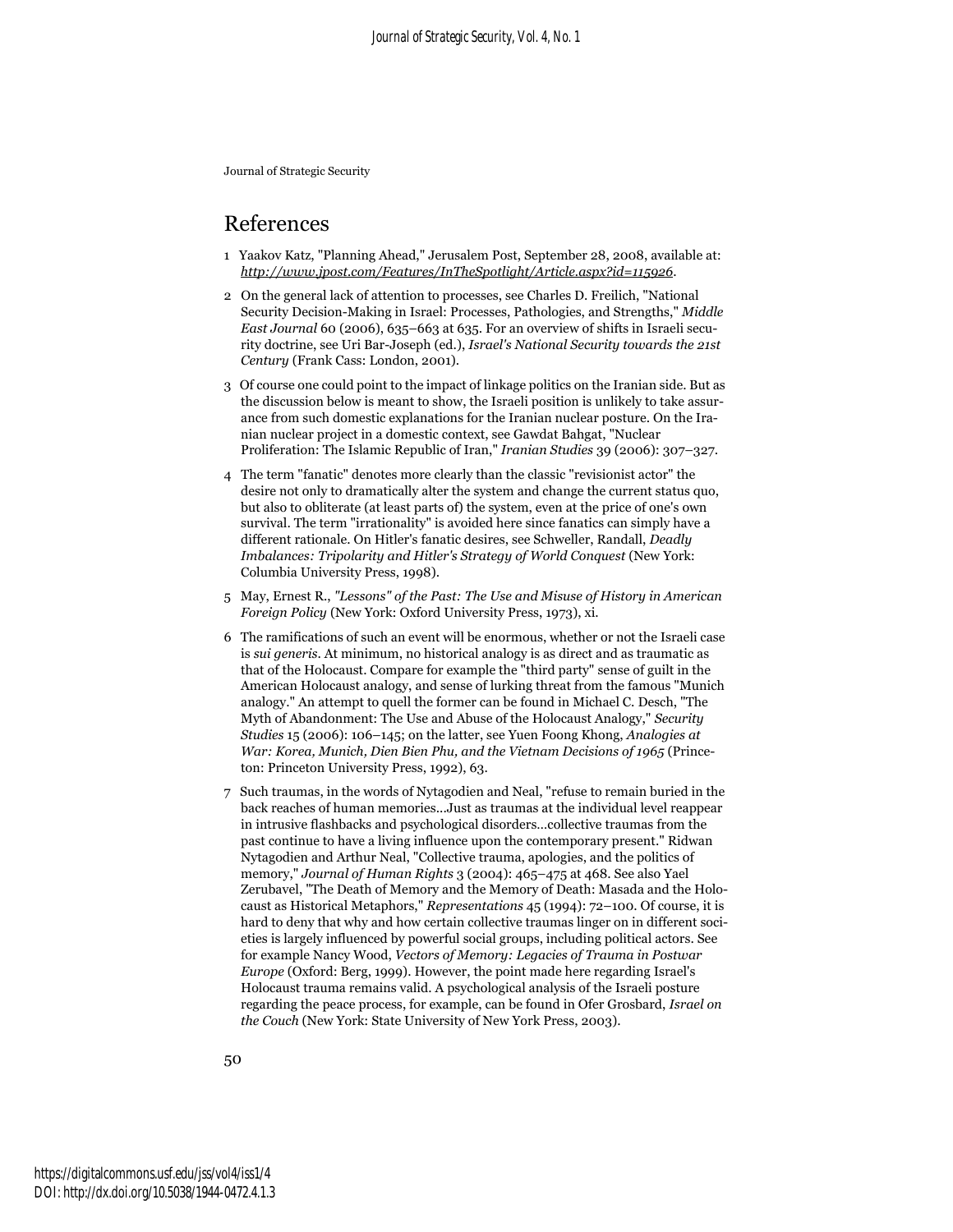- 8 Freilich, *Decision-Making in Israel*, 637.
- 9 Shlomo Aronson, "Israel's Security and the Holocaust: Lessons Learned, but Existential Fears Continue," *Israel Studies* 64 (2009): 65–93 at 71. Aronson also claims that Ben Gurion, following the Holocaust, was reluctant to pursue policies that might completely alienate the great powers, with permanent presence in the West Bank a key example. Yet unlike the three lessons discussed here, Ben Gurion's view of the West Bank is subject to controversy. An outside perspective arguing that Ben Gurion in fact dreamt of Israeli presence in the West Bank can be found in Eliot Cohen, *Supreme Command* (New York: Simon & Schuster, 2002), 163.
- 10 Quoted in Avner Cohen, *Israel and the Bomb* (New York: Columbia University Press, 1998), 65. Such scenarios, far from being "just a method of planning" were literally nightmares for Ben Gurion, who once even testified to his aide that he "could not sleep all night. I had one terror in my heart: a combined attack of all Arab armies." Quoted in Michael Bar-Zohar, *Ben Gurion: A Biography* (New York: Delacorte Press, 1979), Vol. 3, 1365 and 1368. The most recent account of Israeli concerns and nuclear programs in the American context is found in Matteo Gerlini, "Waiting for Dimona: The United States and Israel's development of nuclear capability," *Cold War History* 10, (2010): 143–161.
- 11 Cohen, *Israel and the Bomb*, 237.
- 12 Cohen goes as far as claiming that given the sense of impending doom, Israel was willing to cross in 1967 "a threshold that it never crossed before" by improvising a nuclear device in late May 1967 "expressing the profoundness of Israel's existential dread during these days." (Cohen, "Going for the Nuclear Option," *Haaretz*, May 21, 2007 [Hebrew].) All translations from Hebrew are mine unless noted otherwise.
- 13 Of course, this attribution of fixed hostility to an enemy is common behavior in many cases aside from the Israeli one, as discussed for example in Jonathan Mercer, *Reputation and International Politics* (Ithaca: Cornell University Press, 1996). However, it can still be maintained that the dispositional attitude of the "other's" hostility is significantly enhanced in Israel by the reference point of Jewish persecution throughout history as a whole, and the Holocaust as its tragic climax.
- 14 A protest widely seen as a crucial landmark in Israeli history. See for example, Guy Ben-Porat, Yagil Levy, Shlomo Mizrahi, Arye Naor, and Erez Tzfadia, *Israel Since 1980* (Cambridge: Cambridge University Press, 2008); Uri Ram, "National, Ethnic or Civic? Contesting Paradigms of Memory, Identity and Culture in Israel," *Studies in Philosophy and Education* 19 (2000): 405–422; Daniel Gutwein, "Left and right post-Zionism and the privatization of Israeli collective memory," *Journal of Israeli History* 20 (2001): 9–42.
- 15 Rafael Eitan (Raful), "The raid on the Reactor from the Point of View of the Chief of Staff," *Israel's Strike Against the Iraqi Nuclear Reactor* (Jerusalem: Begin Center, 2003), 31. To his Cabinet Secretary, Begin remarked—referring to traditional Jewish names given to children in the *shtetls* of his native Poland —that he had "seen some children playing and had said to himself, 'We will never allow that contemptible villain to do to our Shloimelach [Solomon in Yiddish] and Surelach [Sarah in Yiddish] what was done to them then.'" Arye Naor, "Analysis of the Decision-Making Process," in *Israel's Strike*, 25. Neither did those reflecting on Begin's considerations have any doubt as to the definitive impact of the Holocaust.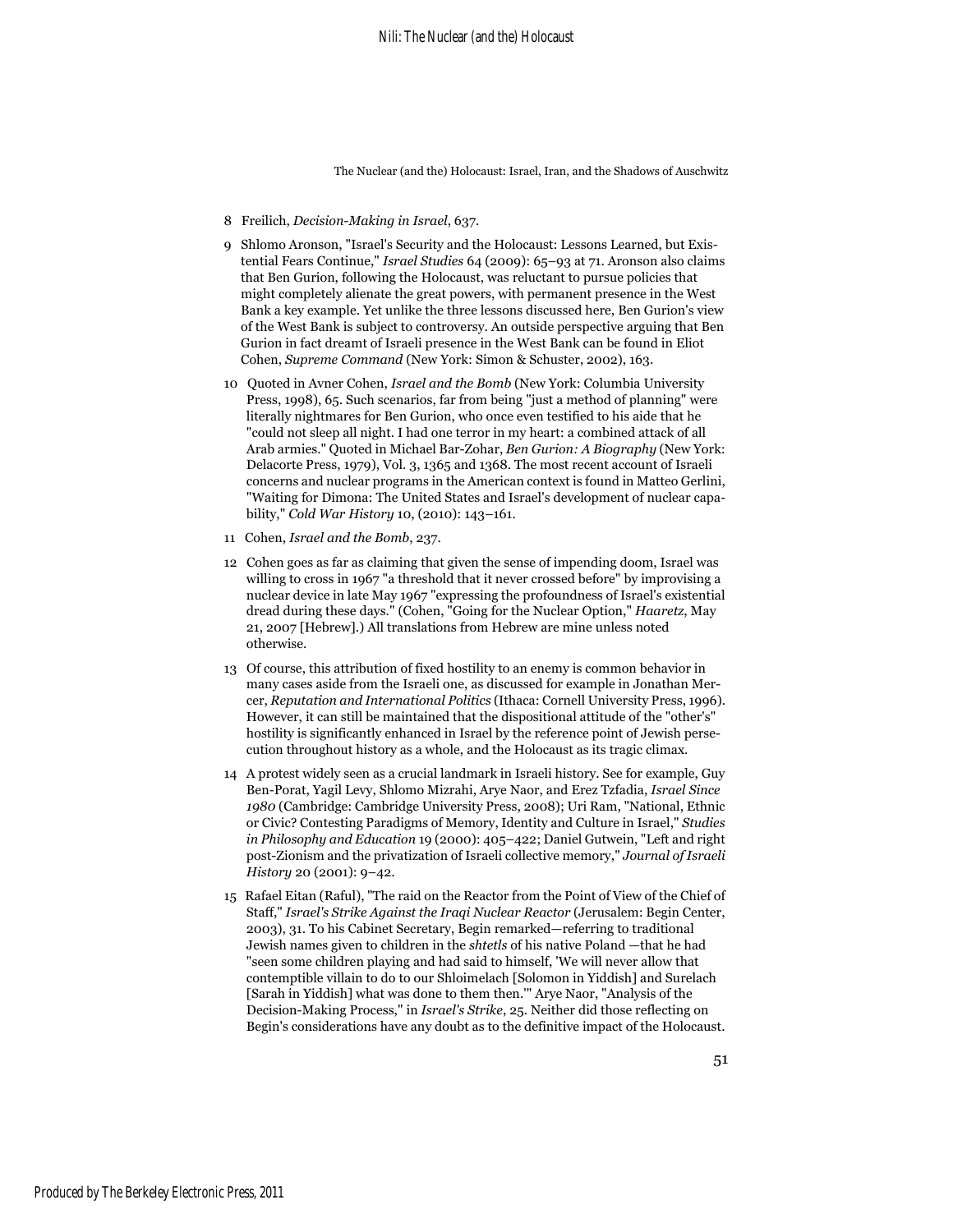Aviezer Ya'ari, Chief of the Research Division of the IDF's Intelligence Branch during the Osirak strike, considered it obvious that "The Prime Minister…viewed the destruction of the reactor as his primary responsibility in order to prevent the danger of a new Holocaust for the Jewish people." Ya'ari, "Intelligence Aspects of the Attack on the Iraqi Nuclear Reactor," in *Israel's Strike*, 43. For Yuval Ne'eman, member of the Atomic Energy Commission during the strike and one of the main figures of the Israeli nuclear project since Ben Gurion's days, there could "be no doubt that the Holocaust loomed in the background for both Ben-Gurion and Begin and that they knew that if there is one nation on earth that must vigilantly guard itself against destruction it is the Jewish people." Yuval Ne'eman, "My involvement in the Osirak affair," in *Israel's Strike*, 56.

- 16 As Moshe Nissim, then-Minister of Justice and member of the Ministerial Committee on Security Affairs, emphasized, "The memory of the Holocaust in which six million Jews perished, including one and a half million children, remained before his [Begin's] eyes throughout all the discussions, including the statement the Cabinet issued following the operation… [he] underscored the fact that this action was saving thousands of Israeli children from the claws of the Butcher from Baghdad." Nissim, "Leadership and Daring in the Destruction of the Iraqi Reactor," in *Israel's Strike*, 20.
- 17 Naor, *Analysis of the Decision-Making Process*, 25.
- 18 Freilich, *Decision-Making in Israel*, 637. This view is the core of the Israeli right (though not limited to it). A recent account of this part of the Israeli political spectrum can be found in Colin Shindler, *The Triumph of Military Zionism* (New York: Palgrave Macmillan, 2006).
- 19 Anita Shapira, "Israeli Perceptions of Anti-Semitism and Anti-Zionism," *Journal of Israeli History* 25 (2005): 245–266. Such a Holocaust-laden reading of Israel's environment obviously does not allow room for error, let alone "relaxation." Even when an enemy is willing for the first time to negotiate—the Syrians, for instance this is perceived neither as a sign of progress nor as a source of hope for a true transformation of the region. Rather than becoming a dovish peace-seeker, the other side simply sees no way to defeat Israel at present and would, given the opportunity to do so, rescind all supposedly-benign intentions and perhaps even the peace treaty itself. Israel's current Minister of Finance and former Head of the Knesset's Foreign Affairs and Defense Committee, Yuval Steinitz, has repeatedly warned of Egypt's continued armament despite the peace treaty, defining it as a "hostile country." See for instance Barak Ravid, "Steinitz: Egypt Hostile, Foreign Minister not welcomed," *NRG* (Hebrew), December 26, 2006, available at: *http://www.nrg.co.il/online/1/ART1/522/972.html*. Israel's current Foreign Minister, Avigdor Liberman, has even gone as far in the past as threatening the destruction of the Aswan Dam, prompting the Arab League's general secretary Amar Moosa to label Liberman "insane." See Ali Waked, "Moosa: Sharon will bring terror, Liberman Insane," *Ynet* (Hebrew), January 27, 2003.
- 20 Jonathan Mercer, "Emotional Belief," *International Organization* 64 (2010): 1– 31, at 2.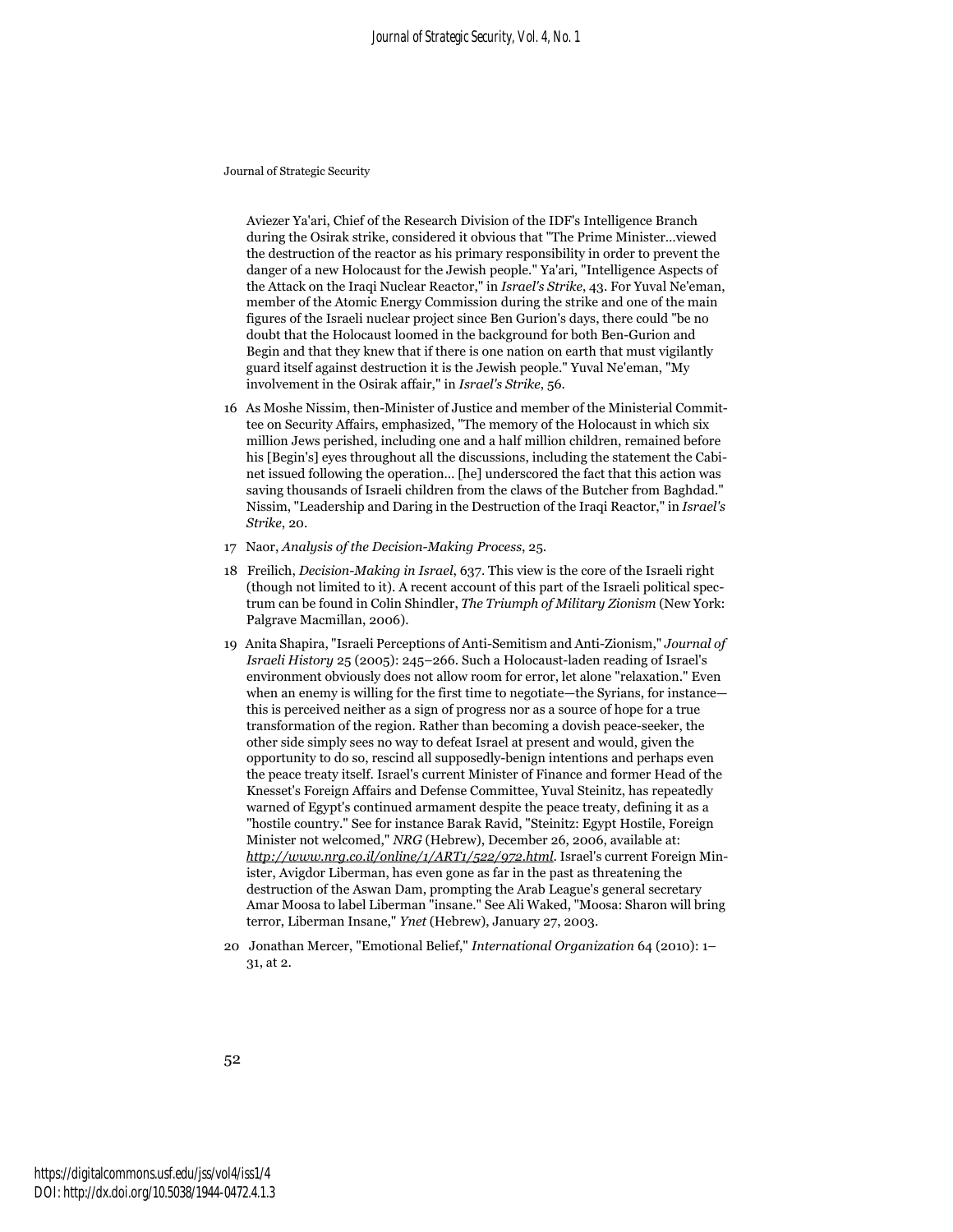- 21 Cf. Desch, *The Myth of Abandonment*, 111, relying also on Rose McDermott, "The Feeling of Rationality: The Meaning of Neuroscientific Advances for Political Science," *Perspectives on Politics* 2 (2004): 691–706.
- 22 A disparity which did not prevent Begin from justifying the Israeli invasion of Lebanon by comparing the PLO, the invasion's target, to the Nazis, or from adding later that he felt that besieging Yasser Arafat in Beirut was akin to besieging Hitler's bunker.
- 23 Freilich.
- 24 Cohen, *Israel and the Bomb*, 236.
- 25 "Text of Mahmoud Ahmadinejad Speech," *New York Times*, October 30, 2005, available at: *http://tinyurl.com/37m33ld (www.nytimes.com/2005/10/30/ weekinreview/30iran.html?ex=1161230400&en=26f07fc5b7543417&ei=5070)*.
- 26 See the official Iranian Presidential website.
- 27 See CNN's "Iran's Ahmadinejad slams Israel, proposed sanctions," June 8, 2010, available at: *http://tinyurl.com/4shurzs (www.cnn.com/2010/WORLD/meast/ 06/08/iran.ahmadinejad.security.summit/index.html?hpt=T2)*.
- 28 See "Ahmadinejad calls Holocaust "great deception," *Reuters*, June 3, 2009, available at: *http://www.reuters.com/article/idUSTRE5525W320090603*.
- 29 Cf. Robert F. Worth, "Despite Warning, Thousands Rally in Iran," *The New York Times*, September 18, 2009.
- 30 See "The Holocaust and its Denial," *The Middle East Media Research Institute*, January 30, 2009, available at: *http://www.memri.org/report/en/0/0/0/0/0/0/3060.htm*. In the same month Ahmadinejad even tried to analogize the "conspiracies" of the September 11 terrorist attacks with the Holocaust, stating: "An incident known as 9/11 occurred. It is not yet clear who carried it out, who collaborated with them, and who paved the way for them. The event took place, and—like in the case of the Holocaust—they sealed it off, refusing to allow objective research groups to find out the truth. They invaded Iraq and Afghanistan, using 9/11 as a pretext."
- 31 Cf. "Brown issues Iran nuclear warning," *BBC News*, July 21, 2008, available at: *http://news.bbc.co.uk/2/hi/uk\_news/politics/7516580.stm*; "Iran's U.N. speech "blatant anti-Semitism": Germany," *Reuters*, September 26, 2008; and "Ahmadinejad call to destroy Israel draws French condemnation," *Haaretz*, August 3, 2006, available at: *http://tinyurl.com/63oymam (www.haaretz.com/news/ ahmadinejad-s-call-to-destroy-israel-draws-french-condemnation-1.194367)*; Official rebuke from UN Secretary General Kofi Annan: "Reacting against Iranian leader's reported Holocaust denial, Annan points to facts," available at: *http://www.un.org/apps/news/story.asp?NewsID=16869&Cr=iran&Cr1=*.
- 32 Peres feared that a strike would be ineffective and bring about severe international repercussions, even officially writing to Begin as Head of the Opposition that Israel would be like a "thistle in the wilderness" following a strike. See Yitzhak Shamir, "The Failure of Diplomacy," in *Israel's Strike*, 15.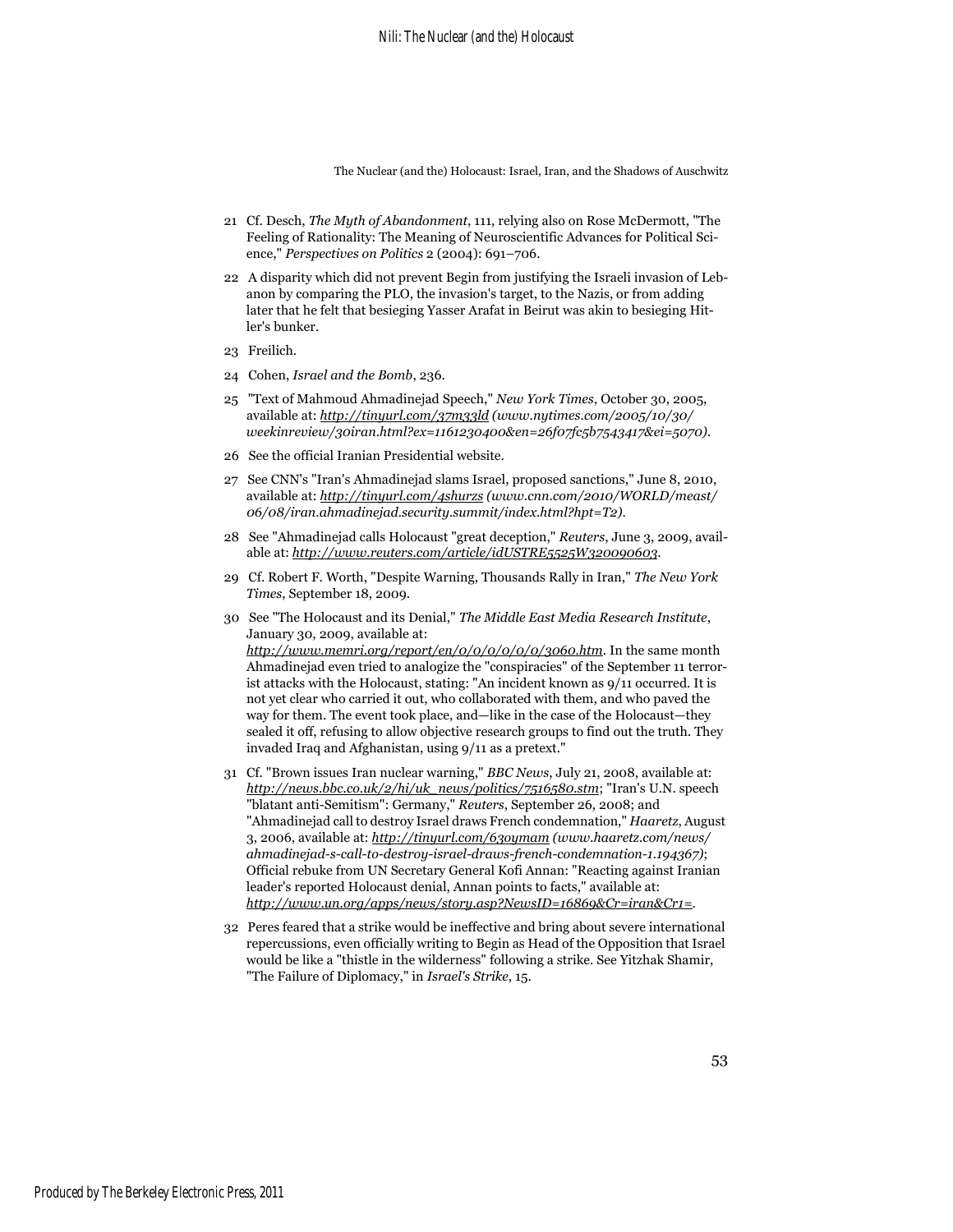- 33 As Deputy Prime Minister. See "Iran Poses Dangerous Threat, Peres Tells ADL," *Anti-Defamation League*, May 9, 2005, available at: *http://www.adl.org/PresRele/IslME\_62/4712\_62.htm*.
- 34 Israel Ministry of Foreign Affairs, "Address by PM Netanyahu to the UN General Assembly, September 24, 2009, available at: *http://tinyurl.com/yacovms (www.mfa.gov.il/MFA/Foreign+Relations/Israel+and+the+UN/Speeches+- +statements/Address\_PM\_Netanyahu\_UN\_General\_Assembly\_24-Sep-2009.htm)*.
- 35 Ibid.
- 36 A recent reminder of American belief that the Soviets can be deterred is found in Keith B. Payne, "Nuclear Deterrence for a New Century," *Journal of International Security Affairs*, No. 10 (Spring 2006): 53.
- 37 Yaacov Lapin, "Netanyahu: Iran is an existential threat: we must act," *Ynet* (Hebrew), July 11, 2007.
- 38 Shmuel Bar, "Iranian Terrorist Policy and Export of Revolution," *Interdisciplinary Center (IDC) Herzliya* (working paper), February 2009, available at: *http://www.herzliyaconference.org/\_Uploads/2903Iranian.pdf*.
- 39 Emerson M.S. Niou and Peter C. Ordeshook, "Stability in Anarchic International Systems," *American Political Science Review* 84 (1990): 1207–1234, at 1231.
- 40 John Mueller, "The Essential Irrelevance of Nuclear Weapons: Stability in the Postwar World," *International Security* 13 (1988): 55–79, at 75.
- 41 See Scott D. Sagan and Kenneth N. Waltz, *The Spread of Nuclear Weapons: A Debate Renewed* (New York: W.W. Norton, 2002).
- 42 Francis J. Gavin, "Same As It Ever Was: Nuclear Alarmism, Proliferation, and the Cold War," *International Security* 34 (Winter 2009/10): 7–37, at 16.
- 43 Mueller, *Nuclear Obsession* (Oxford: Oxford University Press, 2010), 151.
- 44 "Israel to attack Iran unless enrichment stops: minister," *Reuters*, June 6, 2008, available at: *http://www.reuters.com/article/idUSL0625195820080606*.
- 45 Quoted in Mercer, *Emotional Belief*, 19. Interestingly, Israeli-American disagreements as well as shared knowledge gaps regarding Iranian decision-making dominated a recent high-ranking simulation of an Israeli strike. See Kenneth M. Pollack, "Osirak Redux: A crisis Simulation of an Israeli Strike on the Iranian Nuclear Program," *Brookings Institute Middle East Memo*, No. 15 (February 2010).
- 46 Israel Ministry of Foreign affairs, "The Iranian Threat: overview," available at: *http://www.mfa.gov.il/MFA/The+Iranian+Threat/Overview/*
- 47 A move which realist scholars have been emphasizing with regard to U.S. conduct vis-à-vis the Soviet Union. Cf. Keir A. Lieber and Daryl G. Press, "The Rise of U.S. Nuclear Primacy," *Foreign Affairs* 85.2 (2006): 42.
- 48 The same might of course apply to the Iranian leadership, but since the focus here is on Israeli perception this possibility is put aside.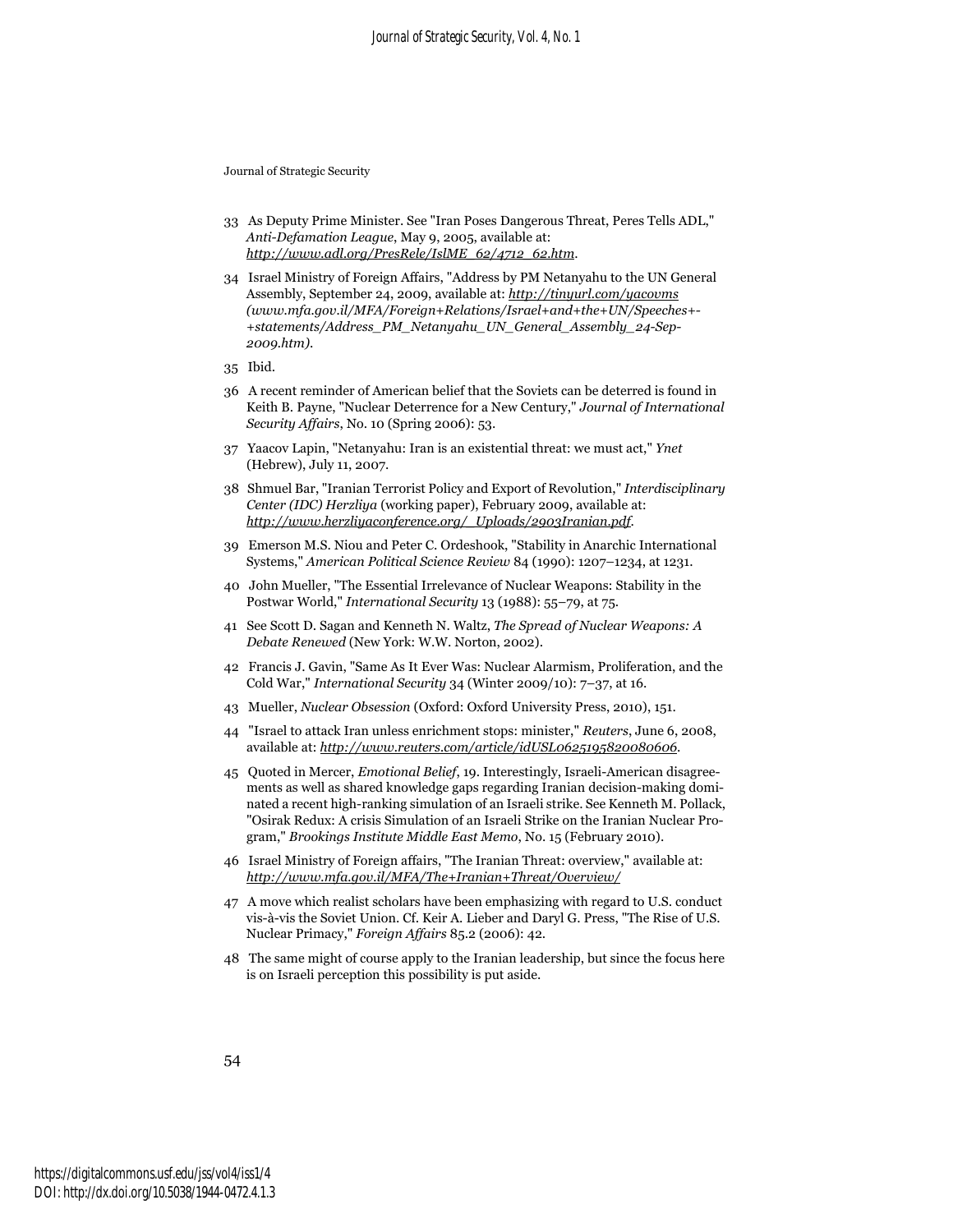- 49 Burg, Avraham, *The Holocaust is over, we must rise from its ashes* (New York: Palgrave Macmillan, 2008), 23–24.
- 50 In a process that has received an enormous amount of scholarly attention. For one of the more recent examples see Weissbrod, Lilly, *Israeli Identity* (London: Frank Cass, 2002).
- 51 Charles S. Liebman and Yaacov Yadgar, "Secular Jewish Identity and the condition of Secular Judaism in Israel," in Zvi Gitelman (ed.), *Religion or Ethnicity—Jewish Identities in Evolution* (Rutgers, NJ: Rutgers University Press, 2009): 149–170, at 160.
- 52 That is true even if analysts like Mark Fitzpatrick are right in claiming that "At best, air strikes will only delay the program a few years, and probably not at all, unless the United States or Israel were prepared to extensively widen the bombing campaign and to repeat it in a few short years—in effect, to launch an interminable war against a Middle East foe stronger, larger and more cohesive than Saddam's Iraq." See Fitzpatrick's "Can Iran's Nuclear Capability Be Kept Latent?" *Survival* 49 (2007): 33–58 at 47. Even more recent pessimism regarding a strike can be found in Henry U. Ufomba and Robert O. Dode, "Which way to Tehran? Preemptive air strike, cumulative diplomacy, technical isolation and the Iranian nuclear crisis," *Journal of Public Administration and Policy Research* 2 (2010):46–52.